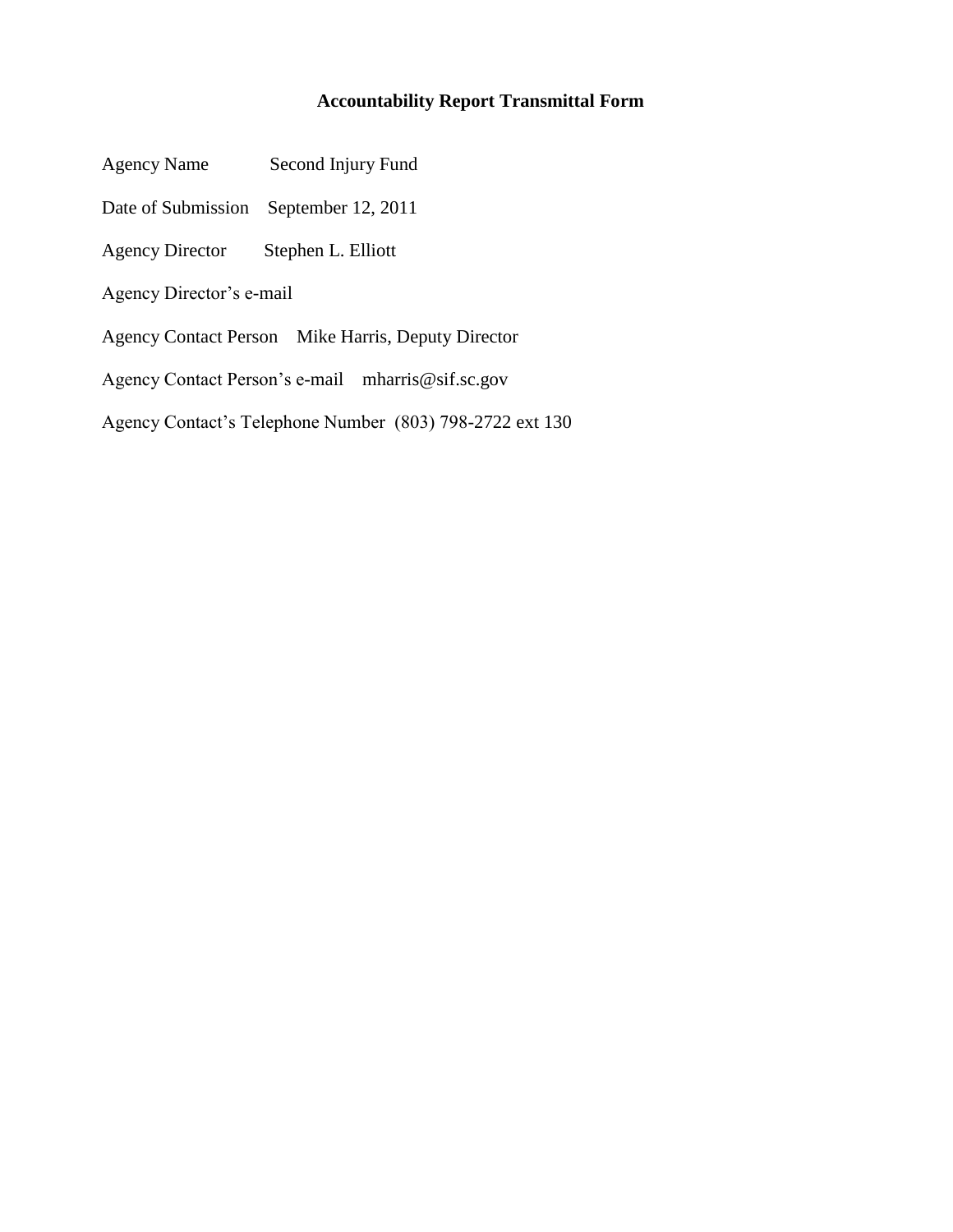#### **SECOND INJURY FUND Accountability Report for Fiscal Year 2010-2011**

#### **Section I – Executive Summary**

#### 1. Mission Statement

The Second Injury Fund (the Fund) functions within the South Carolina Workers" Compensation System. The mission of the Fund is two-fold.

1. To protect employers from the higher cost of insurance that can occur when an injury combines with a prior disability to result in substantially increased medical or disability costs than the accident alone would have produced. This ensures that an employer is not made to suffer a greater monetary loss or increased insurance costs because they hire or retain an employee who has a disability.

2. To ensure payment of workers" compensation benefits to injured employees whose employers have failed to comply with the coverage provisions of the Workers' Compensation Law.

The values of the Fund are simple and straightforward:

- **Administer claims in a fair and impartial manner**
- **A highly professional and well-trained staff**
- **Continuous improvement of services**
- 2. The Fund"s major achievements for FY11 are summarized below:
	- **Customer satisfaction scores remained high (Figures 7.2-1 and 7.2-2)**
	- **Cycle time to pay claims is lowest when compared to "like" funds (Figure 7.5-1)**
	- **Annual assessment reduced by \$17.6 million (Figure 7.3-2)**
	- **Claim and administrative costs continue to be less than published average for the private sector and "like" funds (Figures 7.3-1 and 7.3.3)**
	- **Uninsured Employers' Fund payout reduced \$1 million by finding other coverage (Figure 7.6-1)**

 This was the fifth year that the 135% factor was used in the calculation of the annual assessment. This change, brought about by the 2007 Workers' Compensation Reform Act (S. 332), resulted in a \$41.7 million reduction in the assessment levied on carriers in August 2011. This reduction, along with the reduction of \$181.5 million in previous four years, equates to a saving on the annual assessment of \$223.2 million in the past five years. In order to assist carriers financially, we allowed the assessment to be paid in two payments. The first payment was due on September 23, 2011 and the second payment on March 30, 2012.

This year"s statistics show that the 2003 amendments to our law are finally having the results anticipated. The amendment did away with the "unknown condition" as a reason to meet the knowledge requirement. The table below shows a 73% reduction in accepted claims over the past seven years. Of the 2,219 claims accepted in FY 2004, 1,964 or 88.8% were for the "unknown condition" compared to the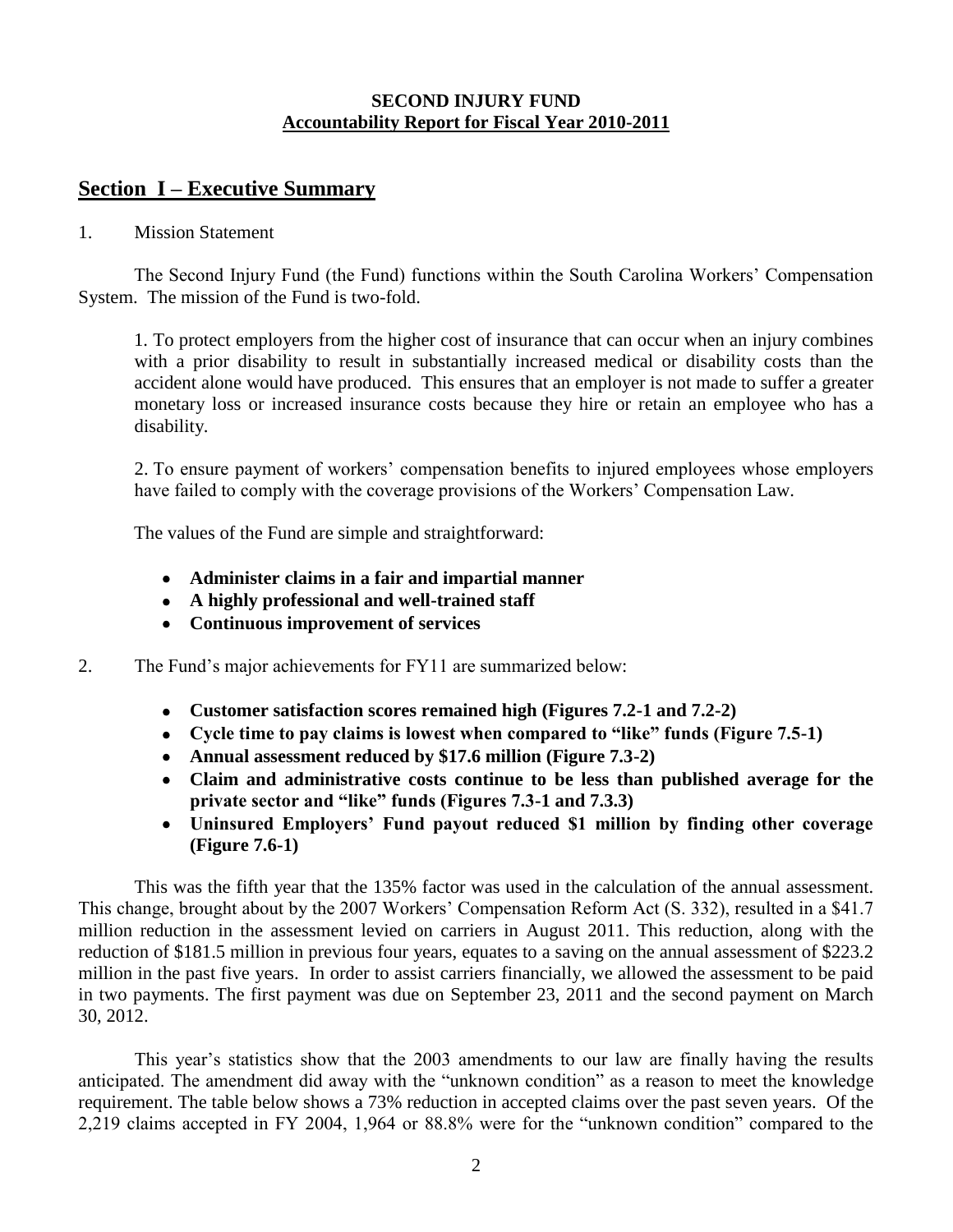607 claims accepted in FY 2011 and only 47 or 7.7% being for the "unknown condition". We can expect further reductions in the acceptance of these type claims.

|                    | FY<br>2004 | FY<br>2005 | $\mathbf{F}\mathbf{V}$<br>2006 | <b>FY</b><br>2007 | FY<br>2008 | $\mathbf{F}\mathbf{V}$<br>2009 | FY<br>2010 | <b>FV</b><br>2011 | % Reduced |
|--------------------|------------|------------|--------------------------------|-------------------|------------|--------------------------------|------------|-------------------|-----------|
| Claims<br>Accepted | 2,219      | .922       | 1,184                          | 887               | 861        | 783                            | 606        | 607               | 73%       |

 This year we are beginning to see the effects the 2007 Workers" Compensation Reform Act is having on the Second Injury Fund. New and reopen claims for FY11 have seen a reduction of 6% from the 1,864 claims in FY10 versus the 1,761 claims in FY11. This resulted in a 16% reduction in the number of open claims carried forward into FY12, 3,583 claims carried forward into FY12 versus 4,250 in FY11. December 31, 2010 was the last day to put the Fund on notice of a new claim. The only claims to report next year will be reopened claims that were reopened prior to December 31, 2011.

The total reimbursements for FY11 showed a 1% reduction from FY10. This reduction, along with the reductions from the previous four fiscal years, equates to a 31% reduction over the last five fiscal years. Reimbursements will continue to drop in future years because FY12 is the last year we can accept claims for reimbursement as noted below in the termination schedule of the Fund by the Workers" Compensation Reform Act (S. 332). We continue to have carriers reopening claims that are many years old and providing documentation for acceptance. The result being of the 607 claims accepted in FY11, 231 claims or 38% were accepted more than 5 years from the date of accident. In these cases some employers may not receive any benefit in the experience modification used in their premium calculation. (Figure 7.1-2)

One of our strategic challenges was to reduce the use of contract attorneys in the Uninsured Employers" Fund"s claims process. This would contain claim costs and be sound fiscal management of these claims. The table below shows a 74% reduction in attorney/legal fees over the high of \$1,286,925 in FY 2007 versus \$214,625 in FY 2011. This reduction is a major factor in the 11% decrease of the Uninsured Employers" Fund Administrative Cost Ratio for FY 2011 vs. FY07 reflected in Figure 7.3-3.

|            | <b>FY 2006</b> | <b>FY 2007</b> | <b>FY 2008</b> | <b>FY 2009</b> | <b>FY 2010</b> | <b>FY 2011</b> |
|------------|----------------|----------------|----------------|----------------|----------------|----------------|
| Attorney   | \$808,636      | \$1,057,487    | \$555,705      | \$343,469      | \$270,087      | \$112,966      |
| Fees       |                |                |                |                |                |                |
| Legal Fees | \$143,048      | 299,438        | \$151,947      | \$79,581       | \$58,569       | \$101,659      |
| Total      | \$951,684      | \$1,286,925    | \$707,652      | \$423,050      | \$328,656      | \$214,625      |

The Workers' Compensation Reform Act (S. 332) was ratified and signed by the Governor in FY 2007. It included several changes that will affect the handling and administration of Uninsured Employers" Fund claims. These changes are those that affect all carriers and self-ensured employers/funds that report and collect premiums and adjust workers compensation claims in South Carolina.

The major effect the Act has on the Second Injury Fund is that we are in "run-off" posture and will be terminated effective July 1, 2013. The following table is a brief outline of the events/actions and their effective dates as specified in the Act for the orderly termination of the Second Injury Fund.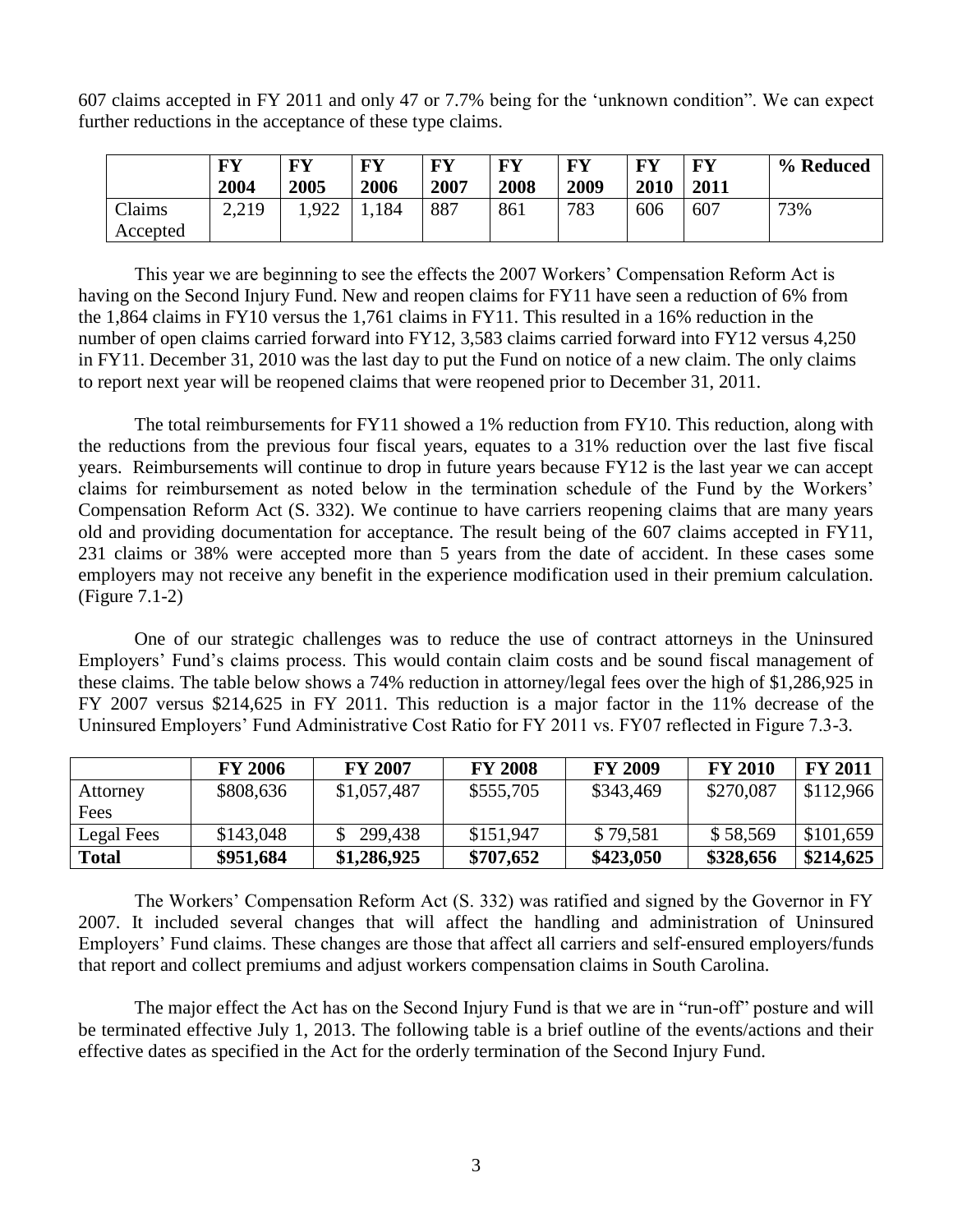| <b>Effective Date</b> | <b>Event/Action</b>                                                                                                                                                                                           |
|-----------------------|---------------------------------------------------------------------------------------------------------------------------------------------------------------------------------------------------------------|
| July 1, 2007          | New notice requirements.                                                                                                                                                                                      |
| July 1, 2007          | The 175% factor used in the assessment<br>calculation reduced to 135%.                                                                                                                                        |
| July 1, 2008          | No claims accepted with date of injury of<br>July 1, 2008, or after.                                                                                                                                          |
| December 31, 2010     | Last day to submit notice of a new claim.                                                                                                                                                                     |
| July 1, 2011          | All data to either accept, compromise or<br>deny a claim must be received by the Fund.                                                                                                                        |
| December 31, 2011     | Last day for the Fund to accept a claim for<br>reimbursement.                                                                                                                                                 |
| July 1, 2013          | The Uninsured Employers' Fund is<br>transferred to the State Accident Fund.                                                                                                                                   |
| July 1, 2013          | The Second Injury Fund is terminated and<br>all remaining obligations and residual<br>activity are transferred to the Budget and<br>Control Board for the orderly winding<br>down of the affairs of the Fund. |

- 3. The key strategic goals for the present and future years are as follows:
	- **The orderly phase-out of the Fund in June 2013.**
	- **To protect employers from increased workers' compensation insurance cost**
	- **To ensure payment of workers' compensation benefits to injured employees whose employers are in violation of the Workers' Compensation Law**
	- **Prompt determination of eligibility**
	- **Efficient claims processing and payments**
	- **Contain claims cost**
	- **Sound fiscal management**
- 4. Key Strategic Challenges:
	- Position the Fund for termination  $\bullet$
	- Increase Uninsured Employers' Fund recoveries  $\bullet$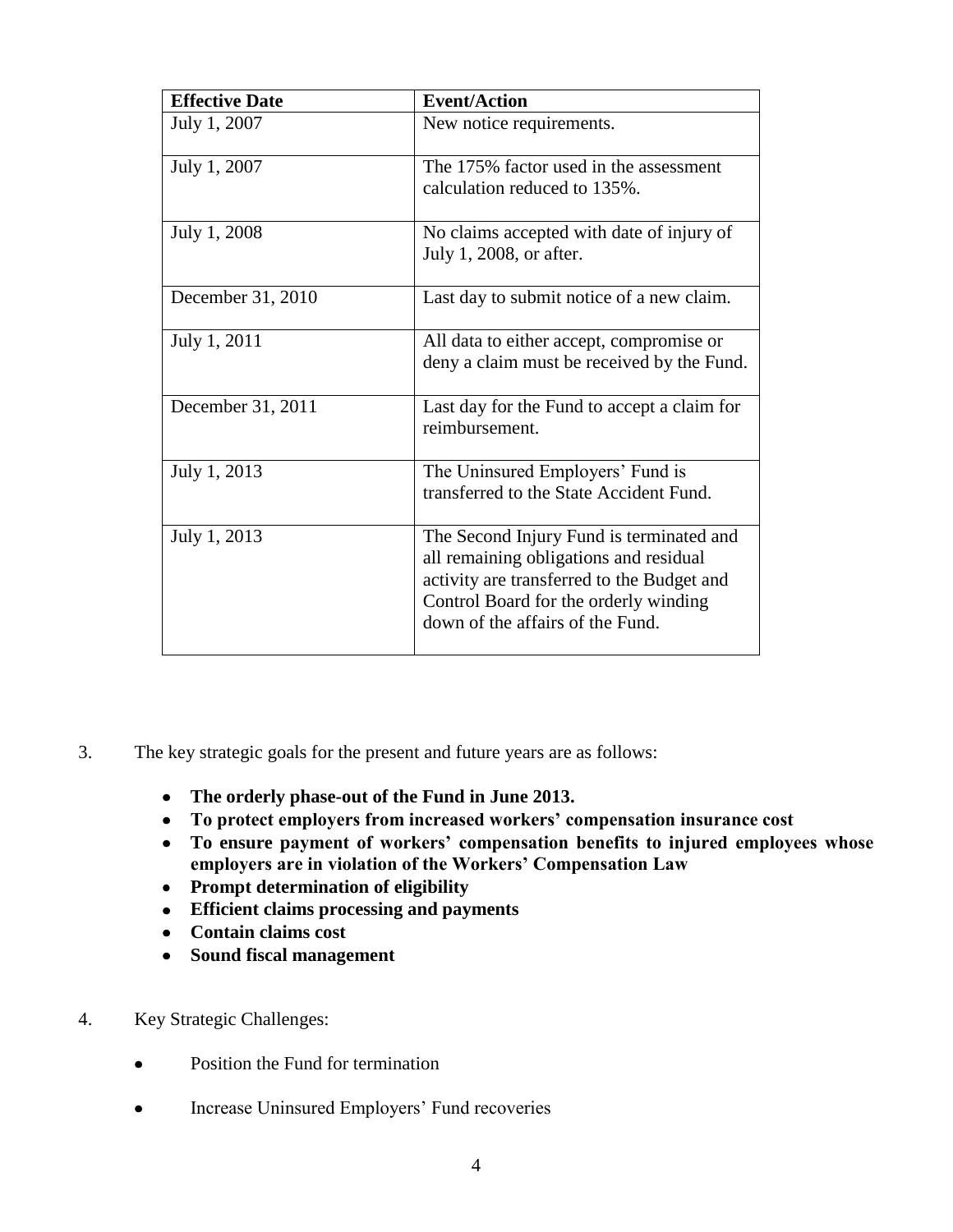- Decrease use of contract attorneys
- Communication with carriers

5. The accountability report is used to support the agency"s stated goals, objectives and values. Managers are instructed to strive for continuous improvements in all services provided to our customers. Each employee is e-mailed a copy of the accountability report and are encouraged to communicate to their managers any opportunities for improvement that they feel are available.

## **Section II – Organizational Profile**

1. Products and Services – The Fund"s products and services are the processing of Second Injury Fund and Uninsured Employers" Fund claims. This encompasses all aspects of claim process; the acceptance or denial of a claim, payment of claims, and the defense of claims through the court system. These are delivered through written and verbal communications and by the use of the Fund"s website.

- 2. Key Customers:
	- Self ensured employers doing business in South Carolina
	- Workers" compensation insurance companies and their representatives in South Carolina
	- Injured workers of employers who are in violation of the Workers" Compensation Law
	- The General Assembly
	- Budget and Control Board

Our requirements are the same as our values: Administer claims in a fair and impartial manner; a highly professional and well-trained staff; and continuous improvement of services. Their expectations are the objectives that we have set and are instilled and practiced by all members of our staff. Prompt determination of eligibility, efficient claims processing and payments, contain claims cost, and sound fiscal management.

- 3. Stakeholders:
	- All employers with Workers' Compensation coverage
	- Employees with pre-existing disabilities
	- Second Injury Fund recovery companies
	- Taxpayers of South Carolina  $\bullet$
	- State agencies that deal with disabled citizens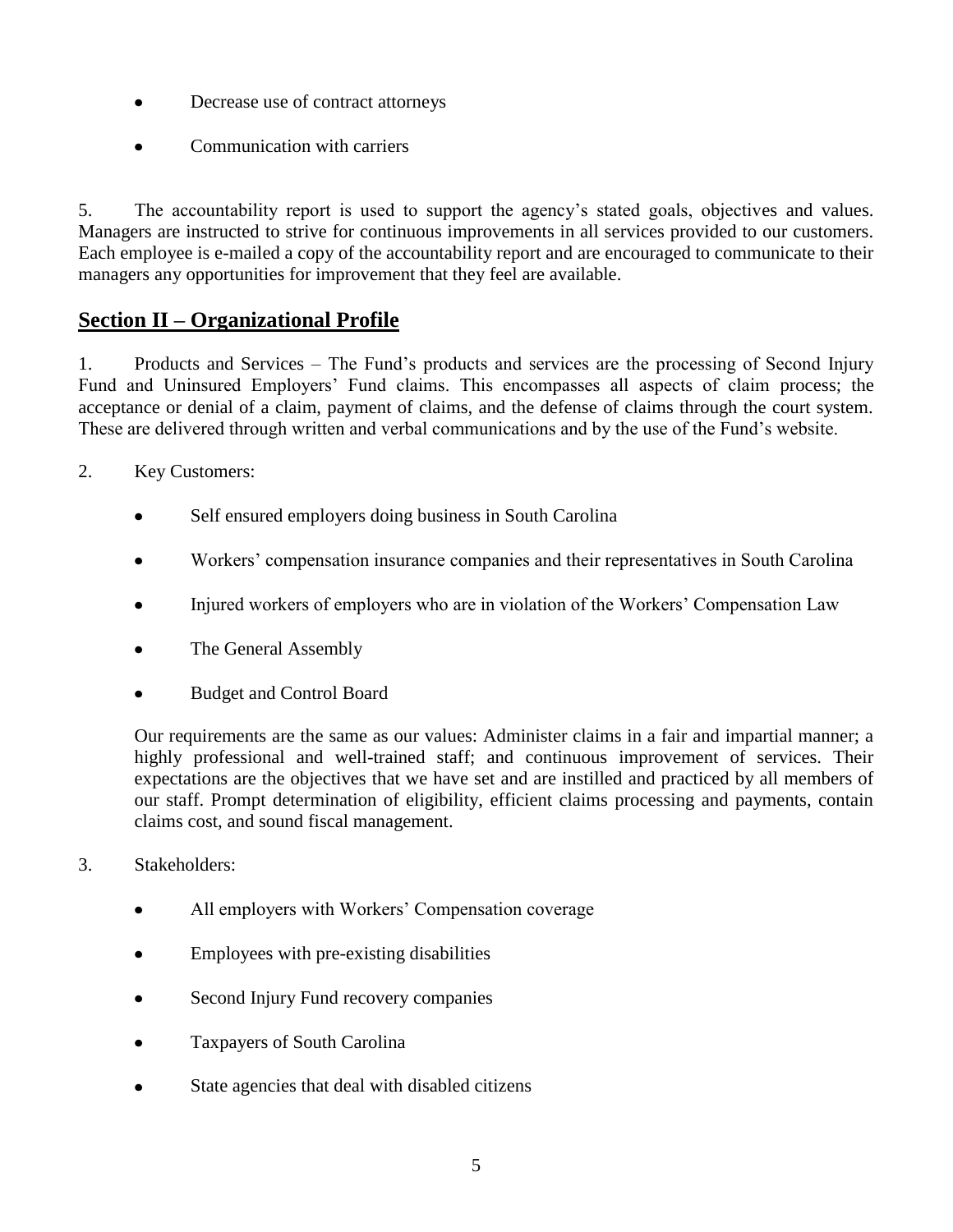4. Our key suppliers are those that supply services to injured workers covered by the Uninsured Employers" Fund. These consist of medical providers, pharmacies, vocational rehabilitation firms, and medical equipment companies. Our other group of key suppliers are those that provide services to the agency such as contract attorneys and a select group of our customers including carriers, self-ensured employers, and reimbursement companies.

5-6. The agency has 23 employees, 1 unclassified and 22 classified, all are located in one office in Columbia, however, the claims handled by the agency cover all 46 counties.

7. The Fund operates within the Workers" Compensation system and we must adhere to the rules and regulations of the South Carolina Workers" Compensation Commission. The sections of the South Carolina Code of Laws that govern the Fund are 42-7-200, 42-7-310, 42-7-320, 42-9-400 and 42-9-410. We also operate under the oversight of the Budget and Control Board.

8. Performance Improvement System(s):

The Fund uses several methods to measure performance improvement. These include, but are not limited to, processing times, comparisons to "like" funds, financial audits and actuarial reviews, and customer and employee input and comments The Fund"s managers and supervisors review the overall systems and measurements and communicate results to the staff to ensure continuous improvement in all processes and systems.

#### 9. Organizational Structure



South Carolina Second Injury Fund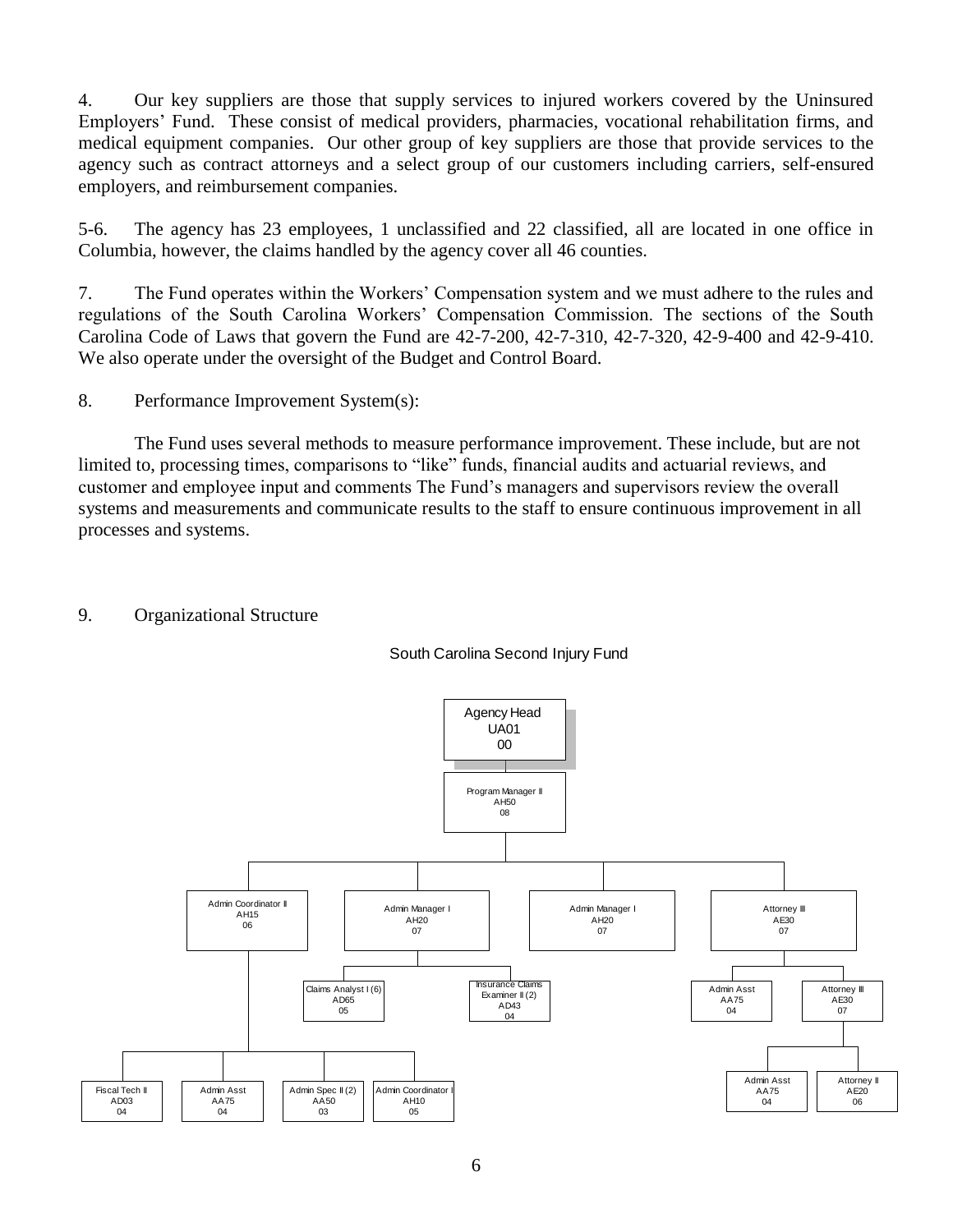|                                          | FY 09-10 Actual<br><b>Expenditures</b> |                                | <b>FY 10-11 Actual</b><br><b>Expenditures</b> |                                | <b>FY 11-12 Appropriations</b><br>Act |                                |
|------------------------------------------|----------------------------------------|--------------------------------|-----------------------------------------------|--------------------------------|---------------------------------------|--------------------------------|
| <b>Major Budget</b><br><b>Categories</b> | <b>Total Funds</b>                     | <b>General</b><br><b>Funds</b> | <b>Total Funds</b>                            | <b>General</b><br><b>Funds</b> | <b>Total Funds</b>                    | <b>General</b><br><b>Funds</b> |
| <b>Personal Service</b>                  | \$1,037,185                            | \$                             | \$1,022,150,                                  | \$                             | \$1,059,591                           | \$                             |
| Other Operating                          | \$367,129                              | \$                             | \$306,712                                     | \$                             | \$423,904                             | \$                             |
| Special Items                            | \$                                     | \$                             | \$                                            | \$                             | \$                                    | \$                             |
| Permanent<br>Improvements                | \$                                     | \$                             | \$                                            | \$                             | \$                                    | \$                             |
| Case Services                            | \$                                     | \$                             | \$                                            | \$                             | \$                                    | \$                             |
| <b>Distributions</b><br>to Subdivisions  | \$                                     | \$                             | \$                                            | \$                             | \$                                    | \$                             |
| <b>Fringe Benefits</b>                   | \$317,157                              | \$                             | \$317,984                                     | \$                             | \$331,207                             | \$                             |
| Non-recurring                            | \$                                     | \$                             | \$                                            | \$                             | \$                                    | \$                             |
| <b>Total</b>                             | \$1,721,471                            | \$                             | \$1,646,846                                   | \$                             | \$1,814,702                           | \$                             |

# **Base Budget Expenditures and Appropriations**

# **Other Expenditures**

| <b>Sources of Funds</b>      | FY 09-10 Actual<br><b>Expenditures</b> | <b>FY 10-11 Actual</b><br><b>Expenditures</b> |
|------------------------------|----------------------------------------|-----------------------------------------------|
|                              |                                        |                                               |
| Supplemental Bills           | \$0                                    | \$C                                           |
|                              |                                        |                                               |
| <b>Capital Reserve Funds</b> | \$0                                    | \$C                                           |
|                              |                                        |                                               |
| <b>Bonds</b>                 | \$0                                    |                                               |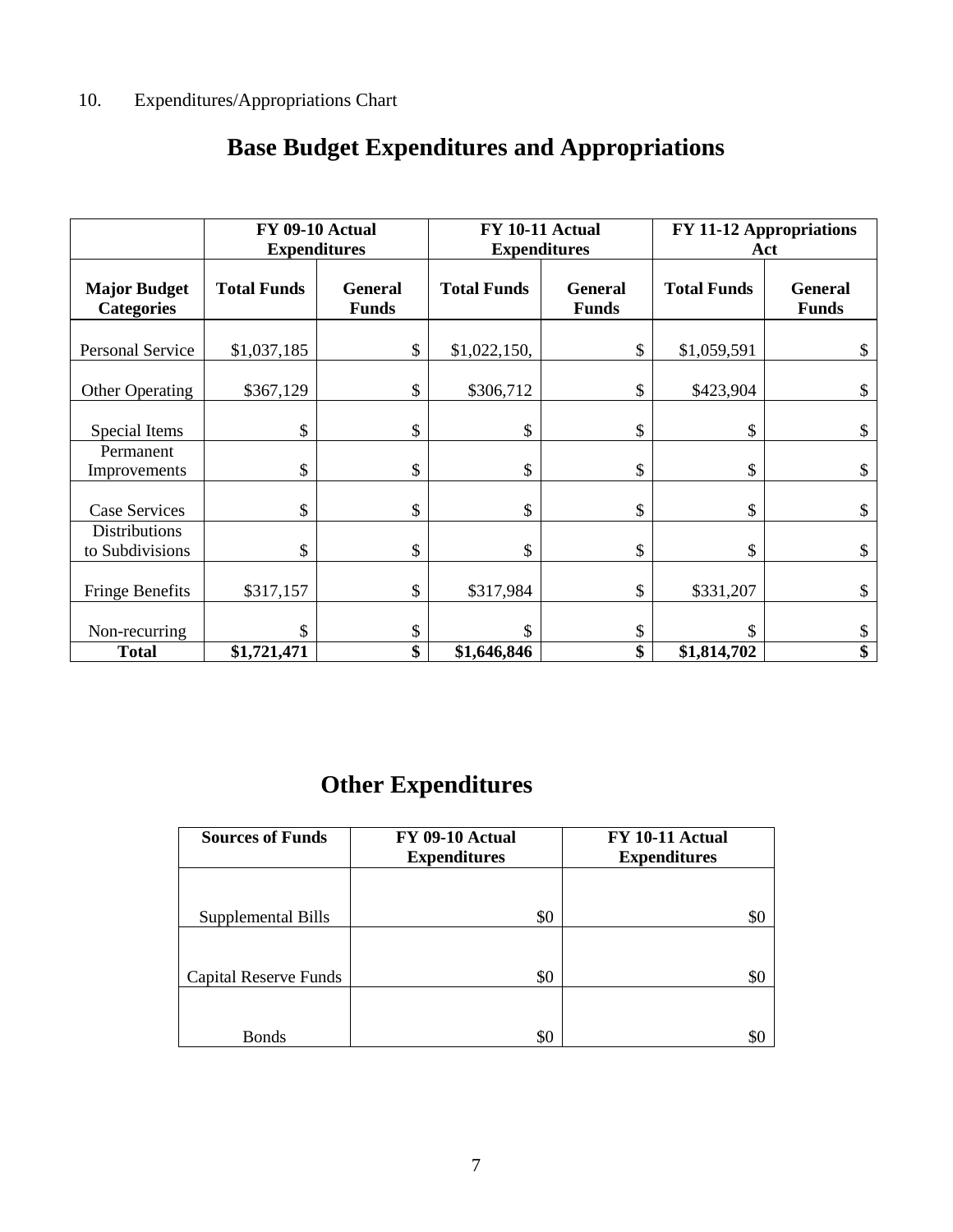#### 11. Major Program Areas Chart

### **Major Program Area**

| Program<br><b>Number and</b><br><b>Title</b> | <b>Major Program Area</b><br><b>Purpose</b><br>(Brief) | <b>FY 09-10</b><br><b>Budget Expenditures</b> | <b>FY 10-11</b><br><b>Budget Expenditures</b> | <b>Key Cross</b><br><b>References for</b><br><b>Financial</b><br><b>Results</b> |
|----------------------------------------------|--------------------------------------------------------|-----------------------------------------------|-----------------------------------------------|---------------------------------------------------------------------------------|
| 1. Second                                    | Investigate, evaluate,                                 | State:                                        | State:                                        | Figures $7.1-3$ ;                                                               |
| <b>Injury Fund</b>                           | and make the final                                     | <b>Federal:</b>                               | <b>Federal:</b>                               | $7.3-1$ ; $7.3-2$ ;                                                             |
| Administration                               | decision to accept,                                    | <b>Other:</b> 1,377,176                       | 1,317,477<br>Other:                           | $7.3-3; 7.5-1;$                                                                 |
|                                              | compromise or deny                                     | 1,377,176<br>Total:                           | 1,317,477<br>Total:                           | $7.5 - 2$                                                                       |
|                                              | claims for acceptance                                  | % of Total Budget: 80%                        | % of Total Budget: 80%                        |                                                                                 |
|                                              | and reimbursement                                      |                                               |                                               |                                                                                 |

**Below: List any programs not included above and show the remainder of expenditures by source of funds.**

Uninsured Employers" Fund Administration

| <b>Remainder of Expenditures:</b> | State:             |         | State:             |         |
|-----------------------------------|--------------------|---------|--------------------|---------|
|                                   | <b>Federal:</b>    |         | <b>Federal:</b>    |         |
|                                   | Other:             | 344,295 | Other:             | 329,369 |
|                                   | <b>Total:</b>      | 344,295 | <b>Total:</b>      | 329,369 |
|                                   | % of Total Budget: | 20%     | % of Total Budget: | 20%     |

### **Section III – Elements of Malcolm Baldrige Award Criteria**

#### **Category 1 – Senior Leadership, Governance, and Social Responsibility**

1.1(a-c) The senior leadership team consists of the Agency Director, appointed by and serving at the pleasure of the Budget and Control Board, the Deputy Director, Administrative Manager, the Director of Claims, the Director of Recoveries, and the General Counsel. The team has the responsibility for setting, deploying and communicating the short and long-term direction of the agency. The agency"s direction is predicated on our overall goals and objectives outlined below.

#### Goals

- **To protect employers from increased workers' compensation insurance cost**
- $\bullet$ **To ensure payment of workers' compensation benefits to injured employees whose employers are in violation of the Workers' Compensation Law**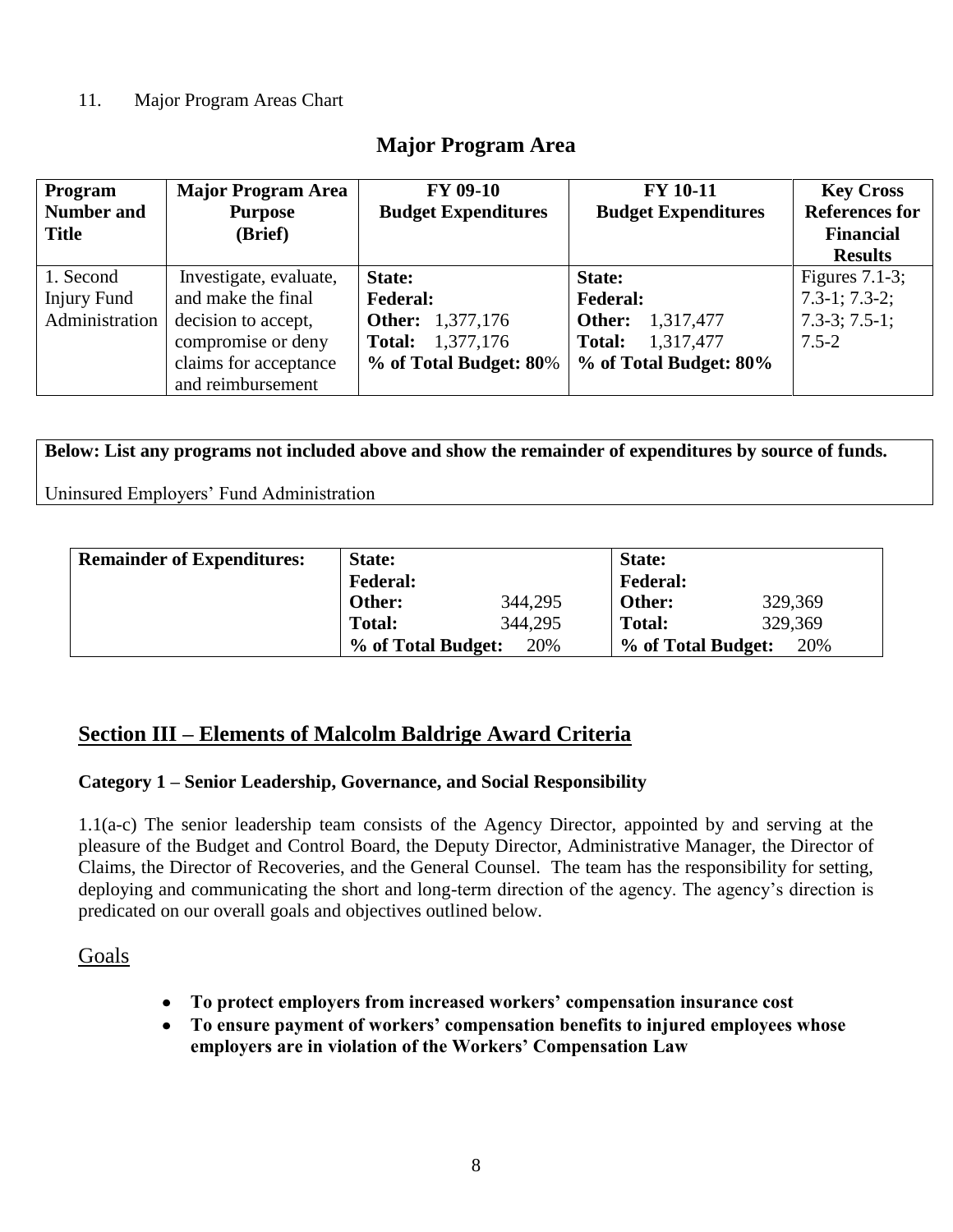### **Objectives**

- **Prompt determination of eligibility**
- **Efficient claims processing and payments**
- **Contain claims cost**
- **Sound fiscal management**

The performance expectations of the agency, as a whole, and of each individual are reviewed regularly to ensure that we continue to meet or exceed the goals and objectives outlined. These goals and objectives are directly related to the agency"s organizational values listed below:

- **Administer claims in a fair and impartial manner**
- **A highly professional and well-trained staff**
- **Continuous improvement of services**

The values, goals and objectives are known by all employees. We do this by way of staff meetings, memos, e-mail, policy statements and one-on-one contact. We are a small agency and this encourages an ongoing flow of constructive dialogue with members of the agency without regard to their position.

1.1(d) All employees are empowered to make recommendations on changes to any process that would improve the effectiveness or efficiency of our service to our external or internal customers. We encourage innovative suggestions from all employees and examine and evaluate each with an open mind and the intention of adopting, when feasible, these suggestions. This openness promotes organizational and employee learning and is always supportive of our stated values. The nature of our business requires that all employees conduct themselves in an honest and ethical manner. This directly relates to our number one organizational value of administering claims in a fair and impartial manner. All employees have been made aware of our high standards pertaining to ethical behavior.

1.2 All employees have daily contact with our customers in some manner. The general attitude from the senior leaders to the front office receptionist is "the customer is always right" and it is everyone"s job to assist them with any problem or question they may have. We have an "open door" policy for our customers. They can talk with or meet with any member of our staff. We are a service-oriented agency and understand the importance of focusing our efforts to improve customer service.

One example would be the Special Claims Fund. In coordination and written agreements with Workers" Compensation Commission (WCC), we became the claims administrators for bankrupt selfensured employers. The WCC calls for the security bond of the bankrupt employer and it was deposited in a special account with our agency at the State Treasurer's office. We then administered any outstanding workers" compensation claims until the funds were depleted. This ensured all funds are paid to injured workers and saved the usual 15-25% charged by private third party claims administrators.

1.3 We are always mindful of how our services affect the public. If we plan changes, our first consideration is the affect changes will have on the services we provide our customers. Our intentions are to continuously improve our processes and service.

1.4 Senior leaders maintain fiscal, legal, and regulatory accountability by the internal audit systems that require a senior manager to review and approve all claims that are recommended for acceptance by the claims analyst. All payments are audited by a claims examiner and then reviewed and approved by either the Fiscal Technician or the Deputy Director.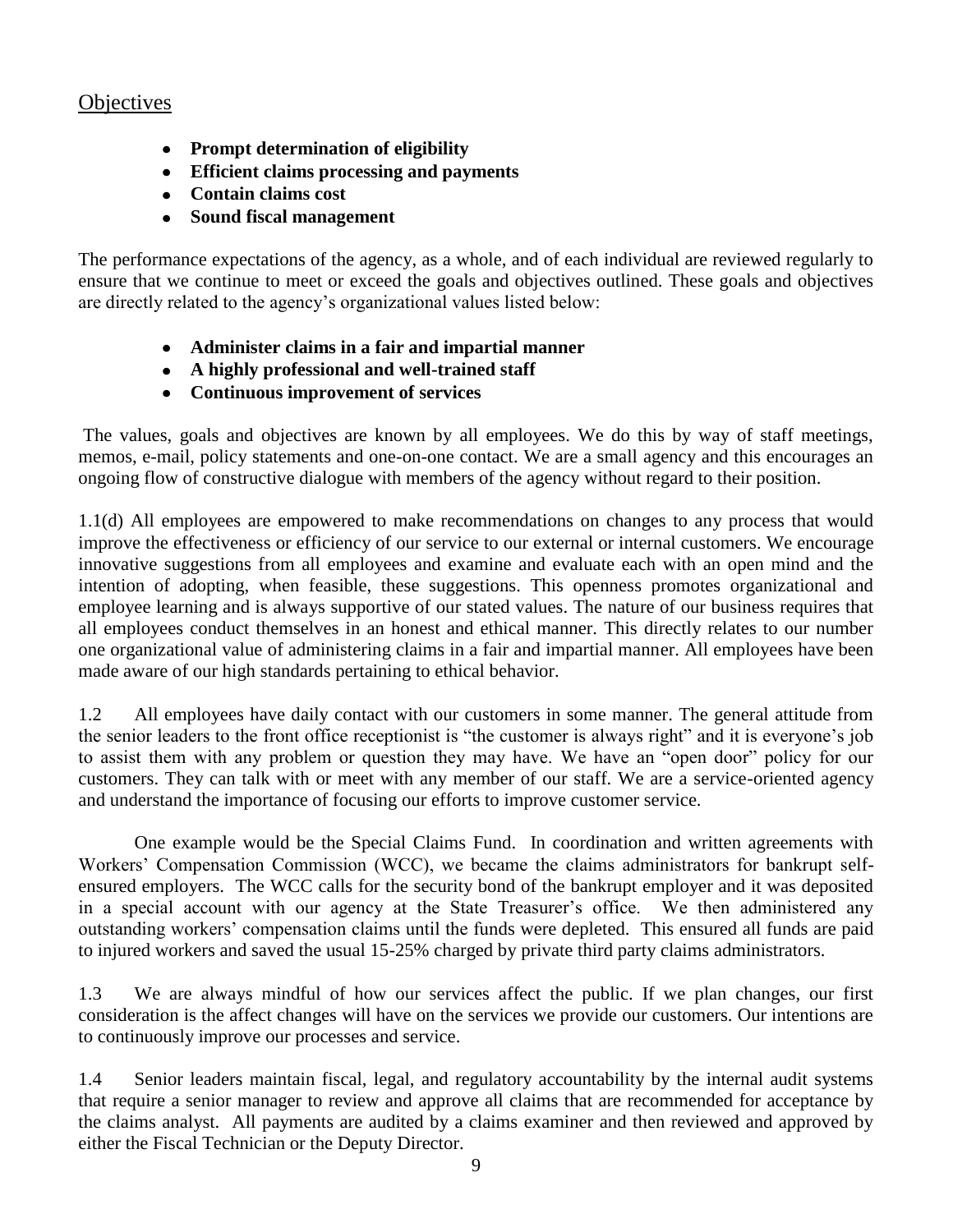- 1.5 Also all payments involving the Uninsured Employers" Fund are reviewed and audited by at least two people and in some cases three people. All administrative type payments are regularly reviewed and approved by the agency Director or the Deputy Director. These processes are effective in ensuring that the agency is accountable in all areas. This can be supported by the fact that the Fund has not received a material finding on its annual independent financial audit in the past 20 years.
- 1.6 Senior leaders review the following key performance measures:
	- (a) Prompt determination of eligibility
		- number of employers benefiting
		- percentage of claims accepted within 4 yrs of the date of accident
	- (b) The expeditious processing of claim payments
		- average number of days to pay claims
	- (c) Maintaining reasonable claims cost
		- administrative cost per claim
		- reduction in the annual assessment
	- (d) Determine if the Fund is responsible for coverage on Uninsured Employers" Fund claims number of claims where other coverage found
	- (e) Recoupment from the employer of monies paid by the Uninsured Employers" Fund

1.7 The senior leaders of the agency are involved in the workflow process on a daily basis. This allows them to regularly review performance and make comparisons with our past findings and our set goals. Based on the outcome of these data reviews and the feedback received from our employees we can take the course of action needed for the leaders and management of the agency to be effective in meeting or exceeding our goals and objectives. The Fund"s senior leaders review and remain current on pending legislation that would affect the agency and the services we provide. They also stay aware of any current events and any changes to the South Carolina Workers" Compensation System. They use this information when evaluating any changes to our processes/systems.

1.8 Senior leaders use several methods to prepare staff members to fill positions of greater responsibility. Informal mentoring programs to prepare middle managers/supervisors are used by all senior leaders. Cross training at all levels in the agency is mandated in all divisions. Employees in management or supervisory positions are involved in the planning and decision making process concerning their divisions and/or agency wide issues.

1.9 Senior leaders use several methods to communicate improvement priorities. They use staff meetings with the members involved, memos, e-mail or one-on-one contact. Improvement of services remains our number one priority. They review and monitor our claim processes on a daily basis to ensure that we are accomplishing our agency"s goals and objectives.

1.10 Senior leaders create an environment for organizational and workforce learning by emphasizing during the performance review procedure the importance of individual and organizational professional development. They encourage the learning process of the workforce to improve services to our customers.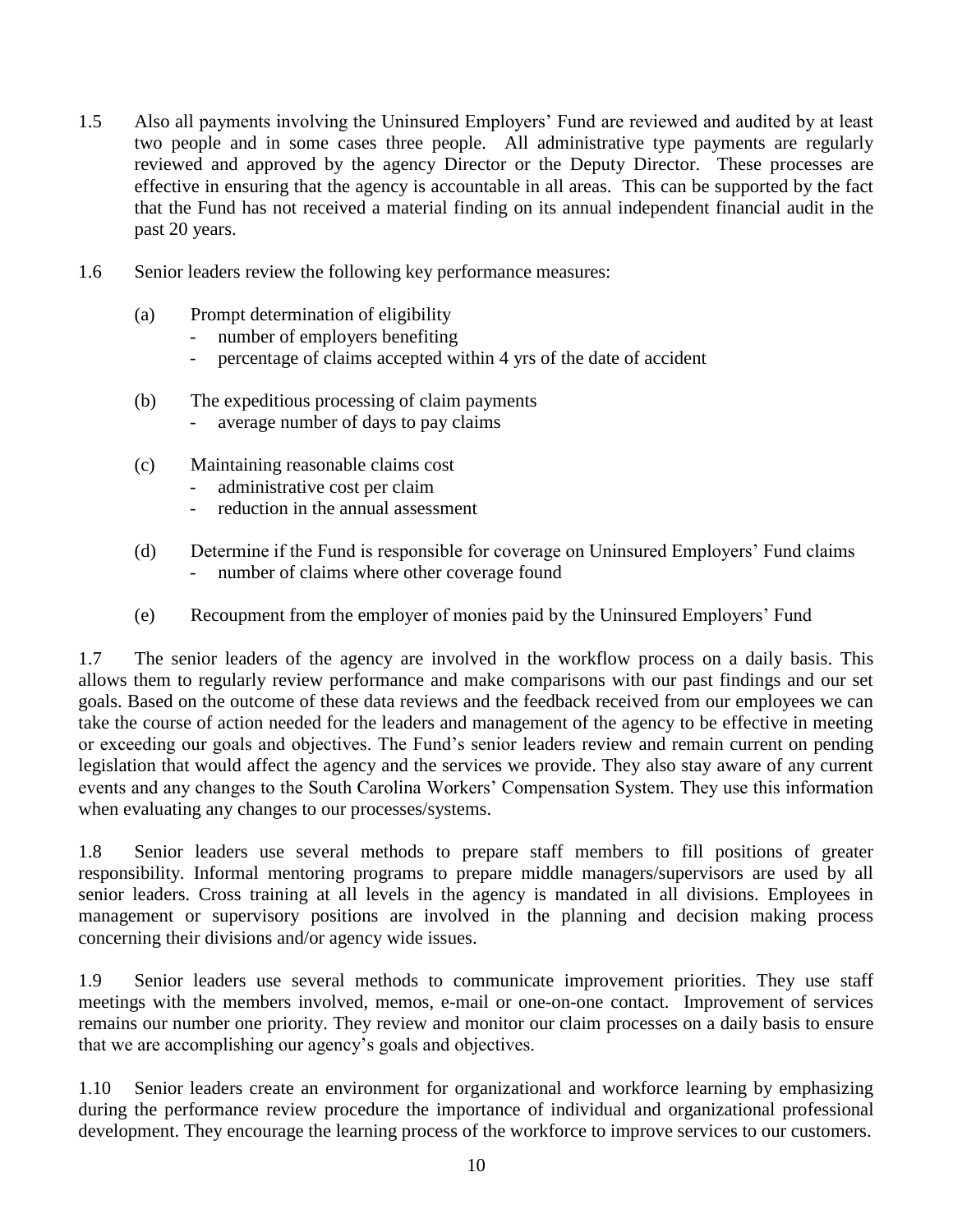1.11 Senior leaders empower and motivate employees by positive reinforcement and getting them involved in the planning and development of new or changed procedures and processes. Senior leaders are involved in the everyday workflow and are always recognizing high performances. We award performance pay increases for outstanding job performance. When necessary we grant additional duties pay increases

1.12 Agency leaders and employees support the community through the participation in annual campaigns for the United Way and the Community Health Charities of South Carolina and the annual Spring Wellness Walk sponsored by Prevention Partners. We have several employees that donate blood to the American Red Cross on a regular basis.

Employee involvement in community activities is encouraged but not mandated. We allow employees to promote, advertise, and collect donations for several different charitable organizations. Listed below are organizations and programs supported by employees of the Fund:

- Various Civic clubs **American Heart Association**and groups
- Meals on Wheels
- Breast Cancer Walk
- The State Museum
- St. Jude's Hospital
- Toys for Tots
- Women's Abuse Shelters
- Church groups
- Harvest Food Bank  $\bullet$
- PETS, Inc.
- Diabetes Foundation
- Schools and school activities
- American Cancer Society
- Contributions to
	- Goodwill
		- Vietnam Veterans
		- American Veterans
- American Heart Association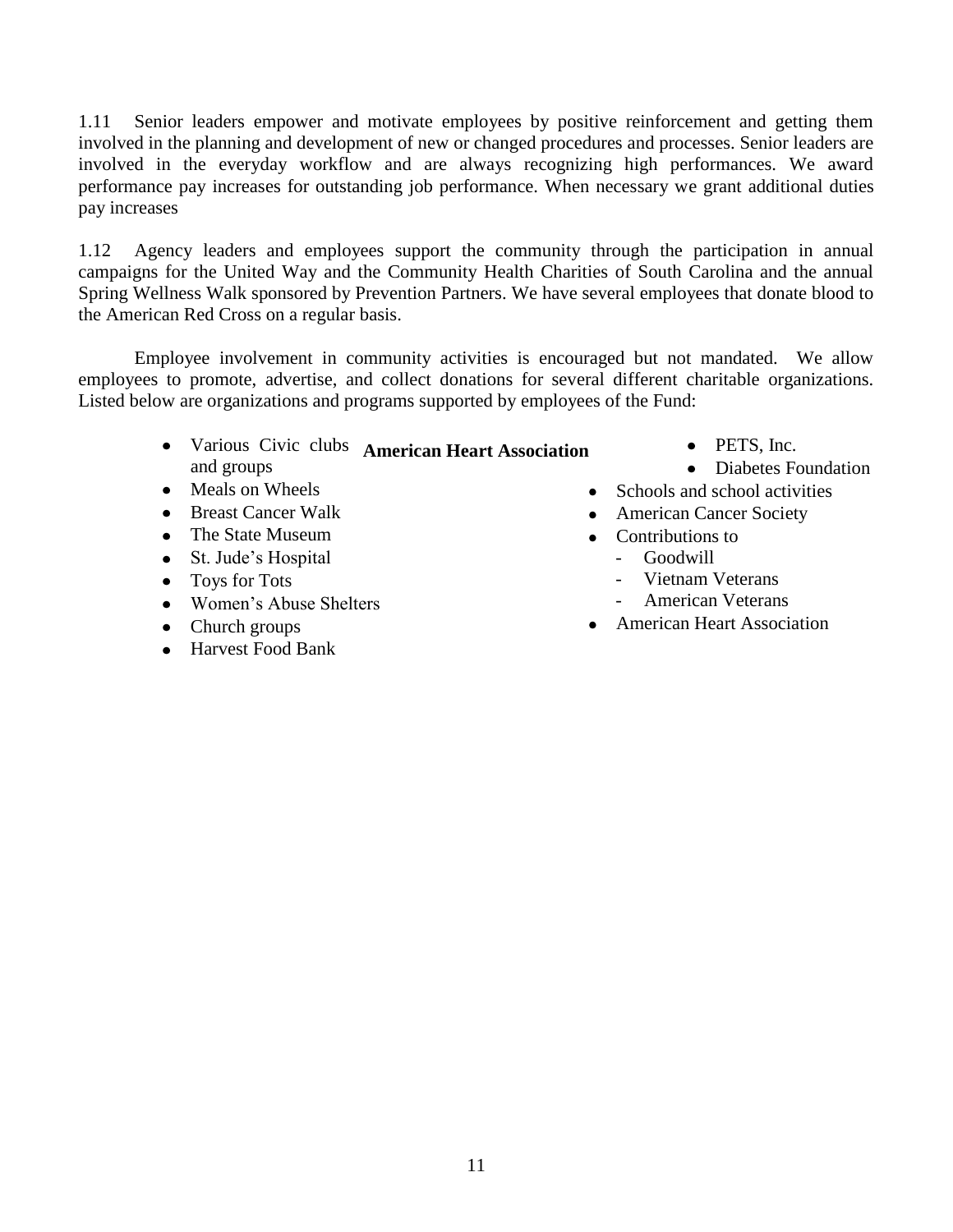#### **Category 2 – Strategic Planning**

2.1(a-f) We are a small agency with a very distinct mission that is well defined in the SC Code of Laws. We currently do not have a formal written strategic plan. However, we have many of the components, such as goals, objectives, and values, necessary for a formal strategic plan in place and familiar to the majority of our customers and employees With the enactment of the Workers" Compensation Reform Act our number one strategic goal will be the planning and execution of the phase out and termination of the Fund as directed by this legislation.

2.2 The challenges outlined in our Executive Summary - Increase in Uninsured Employers" Fund recoveries, decrease use of contract attorneys and communication with carriers are addressed in at least 1 of 3 of our objectives. They are: contain claims cost; improve customer services and sound fiscal management. When we are successful in meeting these challenges, we will improve the performance measurements of these objectives.

2.3 We currently do not have a formal plan addressing the development and tracking of action plans. Informally we track the outcomes/outputs of our processes and when needed allocate resources to ensure we continue to meet or exceed our objectives.

2.4 The agency"s goals, objectives, and performance measures are communicated to all members of the agency. This is done with e-mails, meetings, written memorandums, and the EPMS process. The accountability report is e-mailed to each employee with the intent of making employees knowledgeable of the agency"s goals and objectives and to solicit feedback. Job duties are reviewed during the EPMS planning stage to ensure the success criteria performance measurers meet or exceed the goals and objectives of the agency.

2.5 We currently do not have a formal plan that addresses the measurement of progress on our action plans. Our senior leaders monitor the progress of meeting or exceeding our objectives on a daily basis. This is accomplished by our review procedures of the claims process in all divisions.

2.6 The agency uses the Agency Activity Inventory to evaluate our progress, resources and the environment to ensure we remain aligned with our strategic goals and objectives. This is a continuous process with adjustments being made when the need arises.

2.7 The agency's website is [www.scsif.sc.gov.](http://www.scsif.sc.gov/) Although we do not have a strategic plan available other documents such as our Annual Accountability Report and our Annual Report are posted.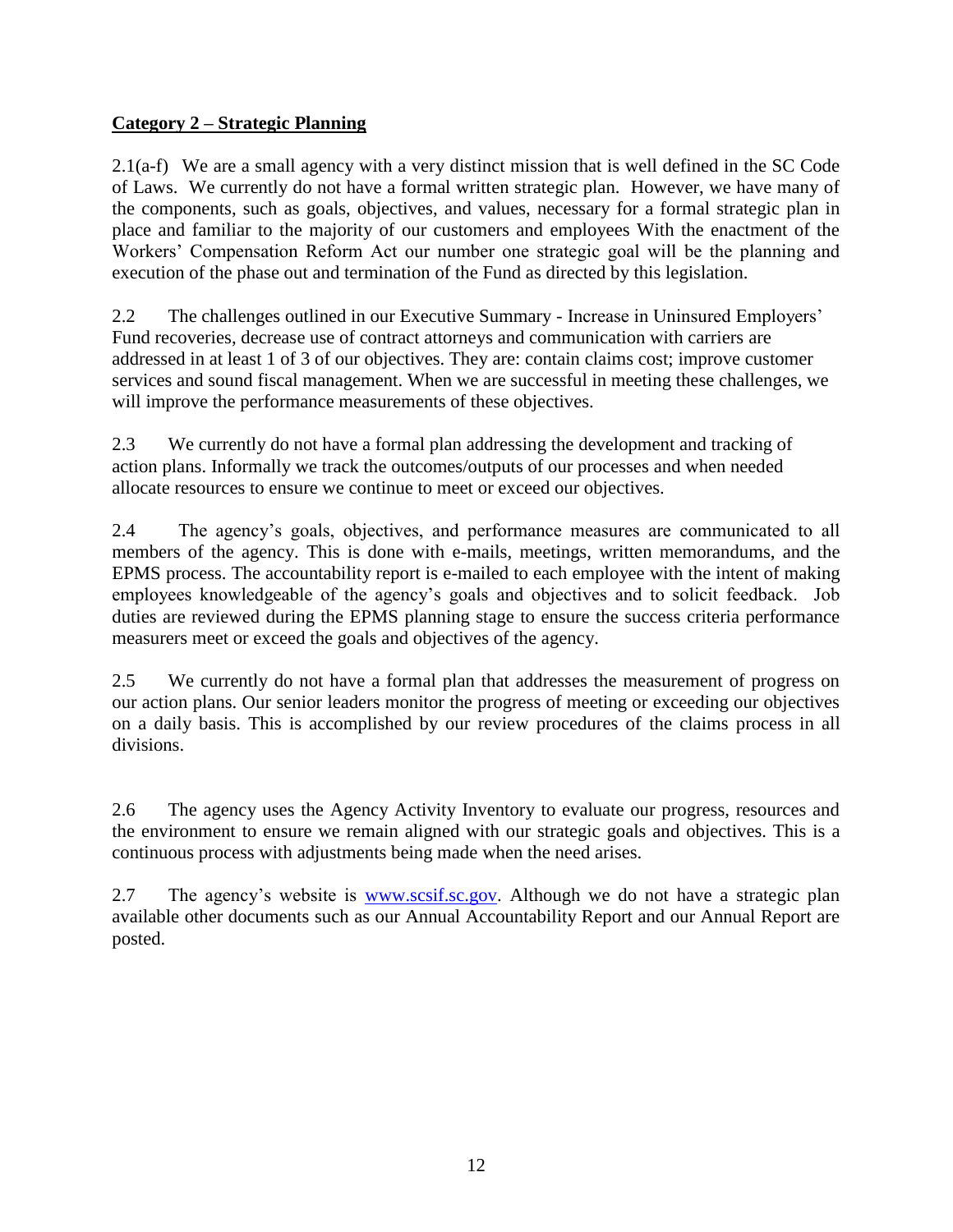#### **STRATEGIC PLANNING**

| <b>Program</b><br><b>Number</b><br><b>And Title</b> | <b>Supported Agency</b><br><b>Strategic Planning</b><br>Goal/Objective | <b>Related FY 10-08</b><br><b>Key Agency</b><br><b>Action Plan/Initiative(s)</b>                                                                             | <b>Key Cross</b><br><b>References for</b><br><b>Performance Measures</b> |
|-----------------------------------------------------|------------------------------------------------------------------------|--------------------------------------------------------------------------------------------------------------------------------------------------------------|--------------------------------------------------------------------------|
| 1. Claims<br>Administration                         | Prompt Determination of<br>Eligibility                                 | <b>Claims Management System</b><br><b>Customer Survey Results</b>                                                                                            | Figures 7.1-1; 7.1-2; 7.2-1; 7.2-2                                       |
|                                                     | Efficient Claims processing and<br>payments                            | <b>Claims Management System</b><br><b>Basic Accounting Reporting System</b><br>Medical and Indemnity Audit System                                            | Figures 7.1-1; 7.1-2; 7.1-3                                              |
|                                                     |                                                                        | <b>Claims Management System</b><br><b>Basic Accounting Reporting System</b><br>Medical and Indemnity Audit System<br><b>Assessment Process</b><br>Recoveries | Figures 7.3-1; 7.3-2; 7.3-3; 7.5-1;<br>$7.5 - 2$                         |
|                                                     | <b>Improve Customer Service</b>                                        | <b>Customer Survey Results</b><br><b>Customer Feedback</b><br><b>Employee Satisfaction Survey</b>                                                            | Figures 7.2-1; 7.2-2; 7.4-1; 7.4-2                                       |
|                                                     | Sound Fiscal Management                                                | Annual Independent Outside Financial<br>Audit                                                                                                                | No Major Findings Past 17 Years                                          |

#### **Category 3 – Customer Focus**

3.1 Our key customers and their requirements are outlined in the statute governing our agency. We can and have made administrative changes to fine-tune our processes to better serve these customers but the key requirements must be changed through the legislative process. We determine these needs several ways:

- Written customer surveys
- Focus groups
- Formal and informal customer training
- Telephone and written correspondence
- Attendance at industry specific conferences and seminars

3.2 Through informal meetings, senior leaders share information concerning customer needs. This information or concerns are evaluated and when necessary we can direct changes to our processes based on the needs of our customers. When we evaluate these needs we take into account the effect it has on all customers and not just a few. An example of this would be the legislative change to our assessment process. We had to ensure this change would be equitable to the self-ensured employers and not just to the insurance companies. The result was an amendment to the code that satisfied the needs of the insurance companies and was fair to the self-ensured employers.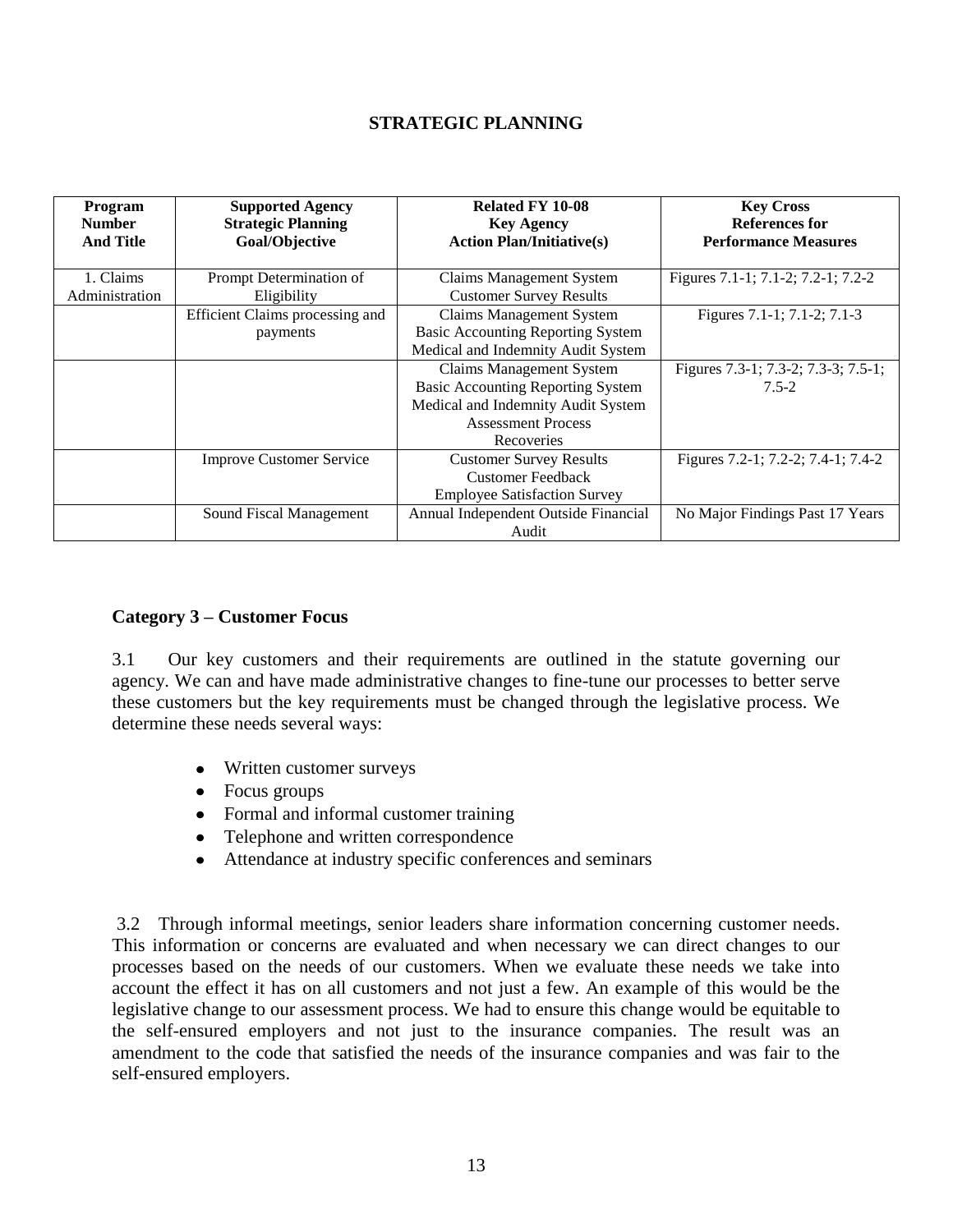3.3 Customers have several access mechanisms available. Our website is updated monthly with the latest statistics important to our customers. They can post inquiries to the website plus all employees have email and make their email addresses readily available. Interested parties are able to contact, via the US mail, telephone or email, any member of the agency with comments, questions or complaints.

3.4 –5 We have several methods to measure customer satisfaction and dissatisfaction. These include customer surveys, informal focus groups and telephone and written correspondence. Our primary measurement would be our annual customer survey. This is the fourth year that we have sent the survey to customers. The survey is designed to capture information on our customers concerns and expectations and allows for recommendations to improve services.

The ten questions of the survey address the five dimensions of customer concerns.

- **Reliability:** The ability to perform the promised service dependably and accurately.
- **Responsiveness:** The willingness to help customers and provide prompt service.
- **Empathy:** Caring, individualized attention.
- **Assurance:** Employees are knowledgeable & courteous and are able to convey trust and confidence.
- **Tangible:** Physical appearance of facilities, equipment, people.

The results of the survey are outlined in Category 7.

We will use the responses to the open-ended questions and comments to better understand customer"s expectations and preferences and for improving our services.

The information we receive from our customers is very important to us. We are continuously evaluating and analyzing this information to determine if we need to make changes to the services we provide. However, we must make sure these changes will benefit all customers and that the changes are cost effective and make the best use of our limited resources.

3.6 The way we build a positive relationship with our customers and stakeholders is to adhere to our organizational values.

- **Administer claims in a fair and impartial manner**
- **A highly professional and well-trained staff**
- **Continuous improvement of services**

We feel that if our employees adhere to these values and make this the prevailing attitude throughout our agency that customer relationships will remain positive and will continue to grow in future years.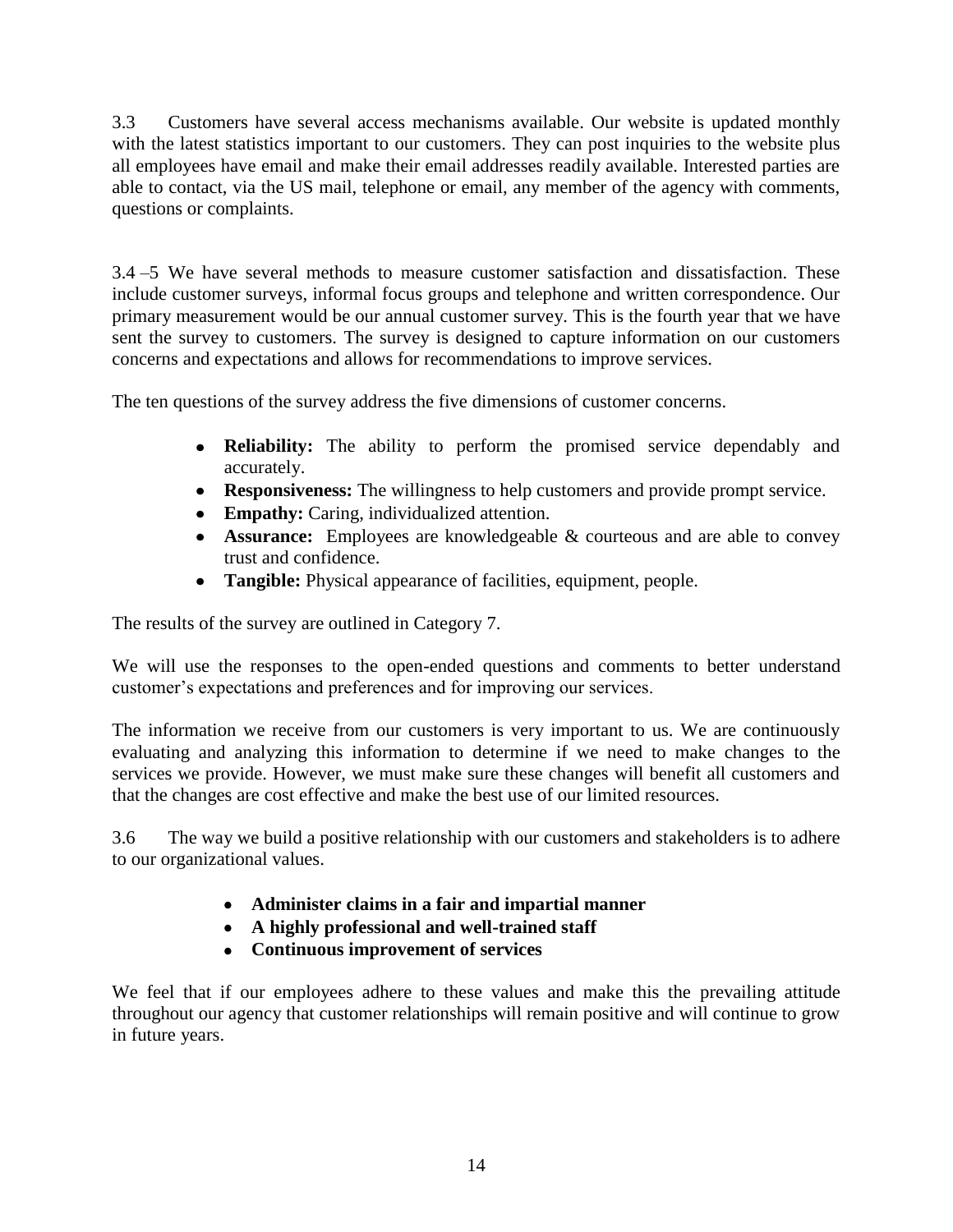#### **Category 4 – Measurement, Analysis, and Knowledge Management**

4.1 The operations, processes and systems that we measure for financial and operational performance are directly linked to our strategic goals and objectives. We also have the ability to measure and track several forms of data input/output. We use these measurements to reallocate our resources in the event of any deviations in the normal workflow that adversely affects the level of services to our customers.

4.2 The data/information that we select, collect, align and integrate for analysis is made available to all individuals in the decision-making process. We use this data to support the decisions on whether to adopt or not adopt suggestions/ recommendations from our customers and employees. All decisions made that affect service to our customers and stakeholders must be supported by data.

- 4.3 Our key measures are:
	- (f) Prompt determination of eligibility
		- Number of employers benefiting
		- Percentage of claims accepted within 4 yrs of the date of accident
	- (g) The expeditious processing of claim payments
		- Average number of days to pay claims
	- (h) Maintaining reasonable claims cost
		- Administrative cost per claim
		- Reduction in the annual assessment
	- (i) Determine if the Fund is responsible for coverage on Uninsured Employers" Fund claims
		- Number of claims where other coverage found
	- (j) Recoupment from the employer of monies paid by the Uninsured Employers" Fund

4.4 The determination as to the type of comparative data is based on customer expectations, the desired outcome and the availability of data**.** The collection and analysis of information is of great importance to our agency. We use information to measure our performance and to determine where process improvements are needed. We use this collection of data to compare our performance to "like agencies" and private industry. It also gives us a "picture" of our agency by comparing past performance with present performance ensuring that we continue to provide world-class service.

4.5 The key data we use to measure performance outcomes and outputs and to use in the decision-making process is contained in one or more of our three automated systems. These systems are our Claims Management System, Basic Accounting Reporting System and the Medical and Indemnity Audit Reduction System. The input of data into these systems is checked by a minimum of two people. The systems also have programmed self-audits that will not allow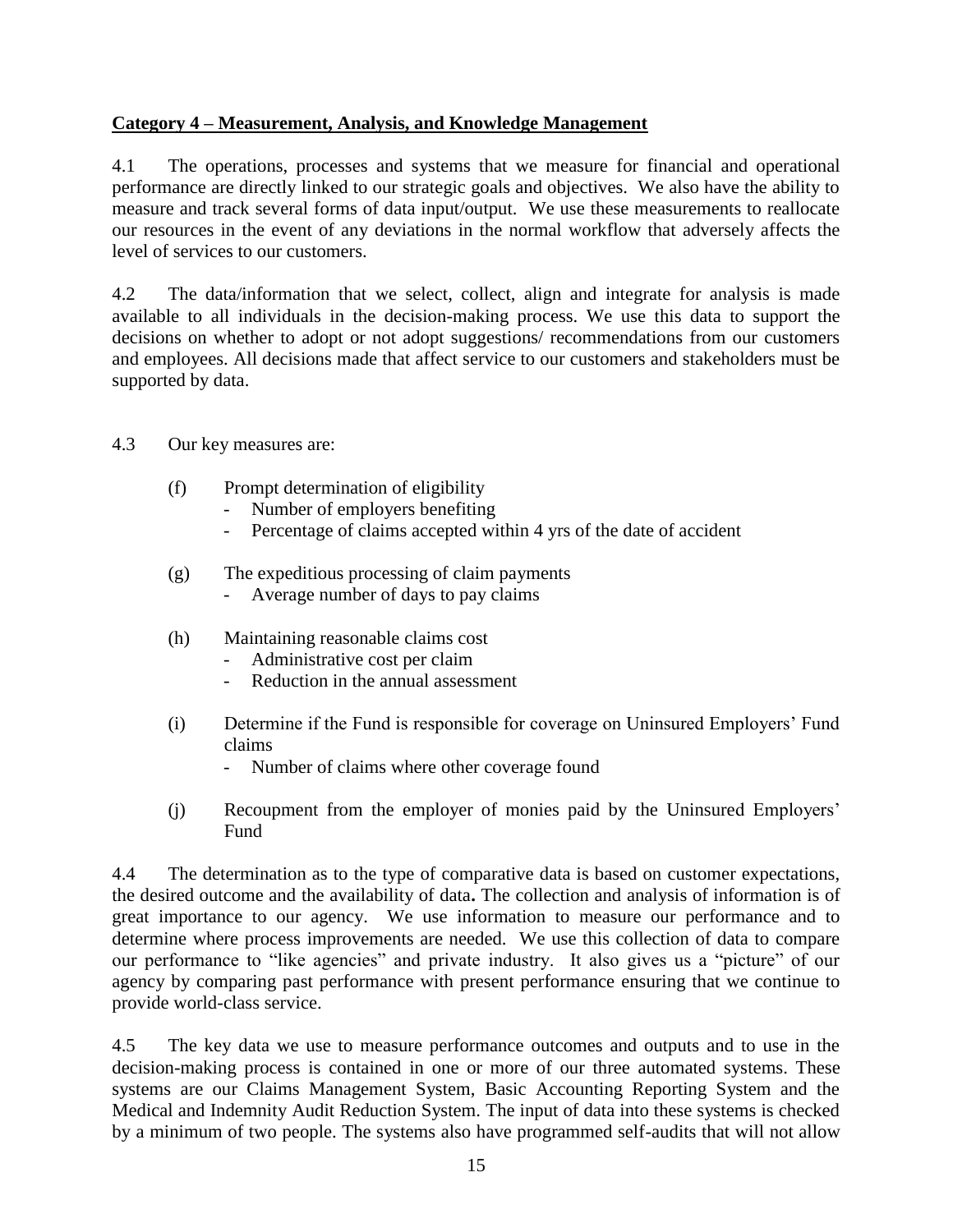invalid entries. The data contained in these systems is real time and all reports can be tailored to measure specific areas needed to make sound business decisions.

4.6 Performance reviews of data gathered from the Claims Management System and the Basic Accounting Reporting System are used to identify strengths and opportunities for improvement. With this data we can prioritize our efforts for continuous improvement.

4.7 We establish and maintain "how to" job descriptions for all positions in the agency. Each supervisor is responsible to ensure that these descriptions remain current. This allows for the smooth transition when an employee leaves a position and a new employee assumes those duties. We continuously seek improvement and when best practices are identified we readily implement and share with all "like" positions.

#### **Category 5 – Workforce Focus**

5.1 The Fund"s internal structure consists of four divisions. They are the Claims, Legal, Recoveries and Administrative divisions. Each division manager organizes and manages the workflow in a manner best suited for their division. This allows their employees the flexibility to develop and utilize their full potential. All staff members are empowered to take the initiative to recommend changes to any process or system that will improve performance.

5.2 All employees are located in our central office. The structure encourages communication, knowledge, skill and best practice on all levels. Interaction by employees is encouraged between divisions to speed the flow of information across normal organizational boundaries. An example would be development of strategies by the Claims Division and Legal Division to handle denied claims.

5.3 We use the NEOGOV system to post any vacancies that we are attempting to fill. Supervisors determine the required knowledge, skills and abilities needed for each position. This information is posted on the position descriptions and the NEOGOV system with special attention to the agency specific questions. We use a two tier hiring system. The best candidates are interviewed by the immediate supervisor with the best potential candidate interviewed by the next level supervisor. Before a hiring decision is made all required background and reference checks are completed. All new hires receive extensive on-the-job training by their supervisor and peers on all aspects of their position.

5.4 The agency assesses capability by ensuring all employees possess all the skills and competences required for their position. For example, all our adjusters must be licensed as Property & Casualty Adjusters with the SC Department of Insurance.

We assess our capacity needs on a continuing basis. When the need arises we have the ability to assign additional resources to alleviate any capacity issues.

5.5 The EPMS is administered in a fair and timely manner. We have established a universal review date. Staff members are always made aware of their job performance throughout the year. When necessary, they receive guidance and training needed to improve performance. During the planning stage supervisors and employees meet to agree upon job requirements and the expectations of job performance for the coming year.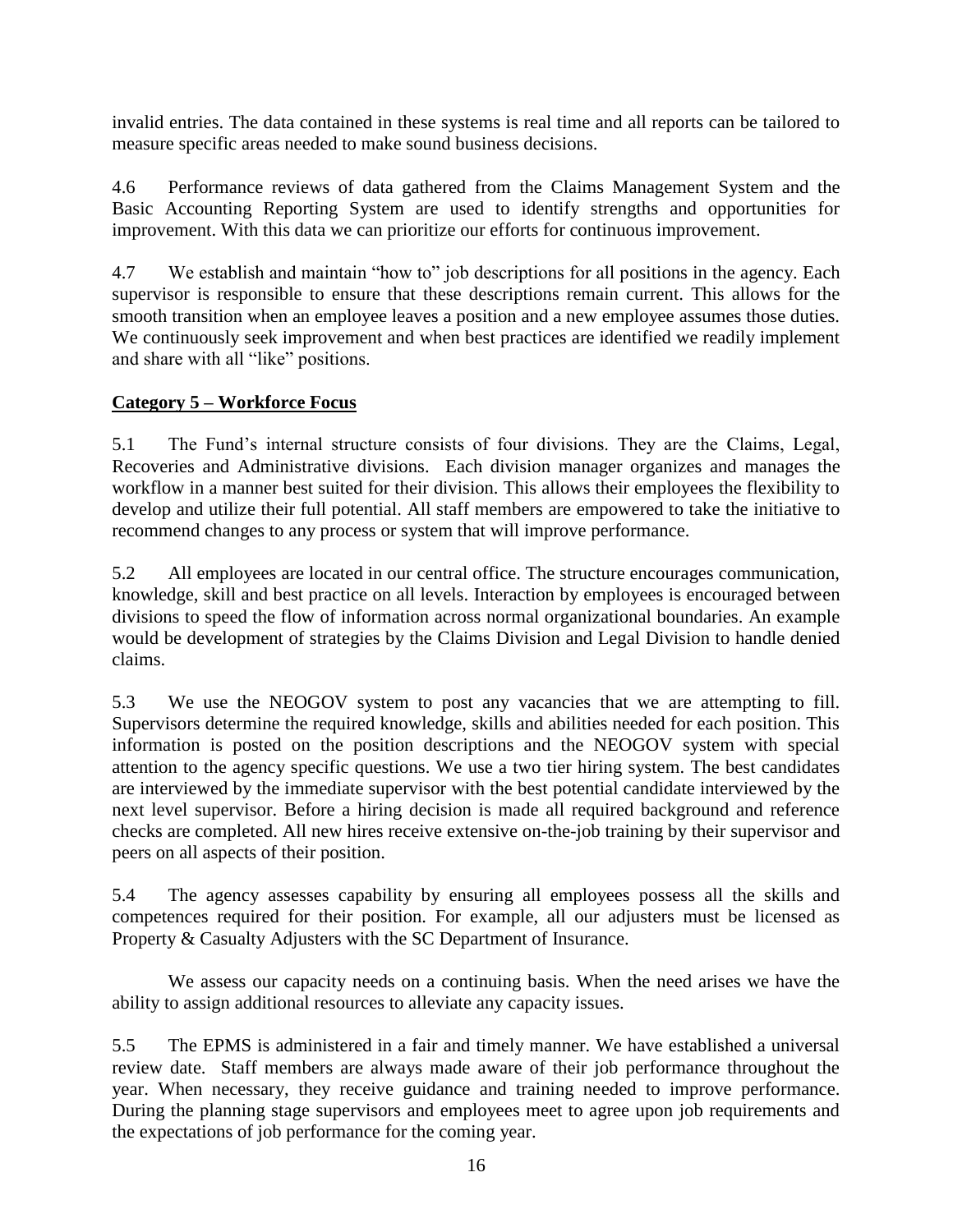5.6(a-d) All senior leaders exceed the requisite attributes of their position. They meet regularly to discuss strategies and form action plans to best accomplish our mission. They are well versed in organizational knowledge and ethical practices. These practices are communicated to all employees through the agency.

5.7 Development and training for our employees are done on an "as needed" basis. Formal training for job skills is provided initially and when refresher training is needed. Informal training pertaining to job performance is done by an employee"s peer with input and guidance from their supervisor.

The majority of our senior leaders are graduates of the South Carolina Executive Institute.

All employees attend seminars, conferences and workshops that pertain to their area of expertise.

5.8 We encourage the use of any new knowledge or skills obtained by our employees. We have the ability to pass these new skills or knowledge to other employees through cross training. This encourages employees to apply new skills and knowledge on-the-job and ultimately improve performance and customer satisfaction.

5.9 Employee"s individual training needs are derived from and directly support the action plans used to realize the agency"s strategic goals.

5.10 The Fund uses an informal out-briefing with departing employees and we use comments from current employees through the annual Employee Satisfaction Survey. We have an "open door" policy that allows all employees the opportunity to comment on ways to improve any process. We are a small agency, which affords us the ability to move quickly when the need for improvement in our effectiveness in any area is identified.

5.11 We know that our staff members are one of our most important assets. Their well being, satisfaction and development are a high priority. We encourage and motivate employees to their full potential by strongly supporting the pay plans outlined in the State Human Resources Regulation. We have developed internal policies for performance increases, retention increases and additional duties/responsibilities. We have established a universal review date (August  $1<sup>st</sup>$ ) for the Employee Performance Management System (EPMS). All employees are counseled and coached throughout the year to ensure they are fully aware of their job performance and what they need to do to exceed or substantially exceed job requirements. We have established a flexible work schedule policy allowing all staff members the choice of flextime or a compressed work week. We have also initiated a casual dress code for all employees.

The agency"s policies and rules are broad and flexible in order to cover all justifiable situations. This encourages an ongoing flow of constructive dialogue with staff members at all levels of the agency. Staff members feel free to discuss work-related problems, opportunities and issues. There is a prevailing sense that "we"re all in this together." Staff members feel that their work makes a positive difference in some way and that they are genuinely valued by the agency.

5.12 The Fund monitors employee well being and satisfaction by a variety of measures. Our most effective and primary measure is the Employee Satisfaction Survey. The survey is designed to measure employees' level of satisfaction in several areas. The results are outlined in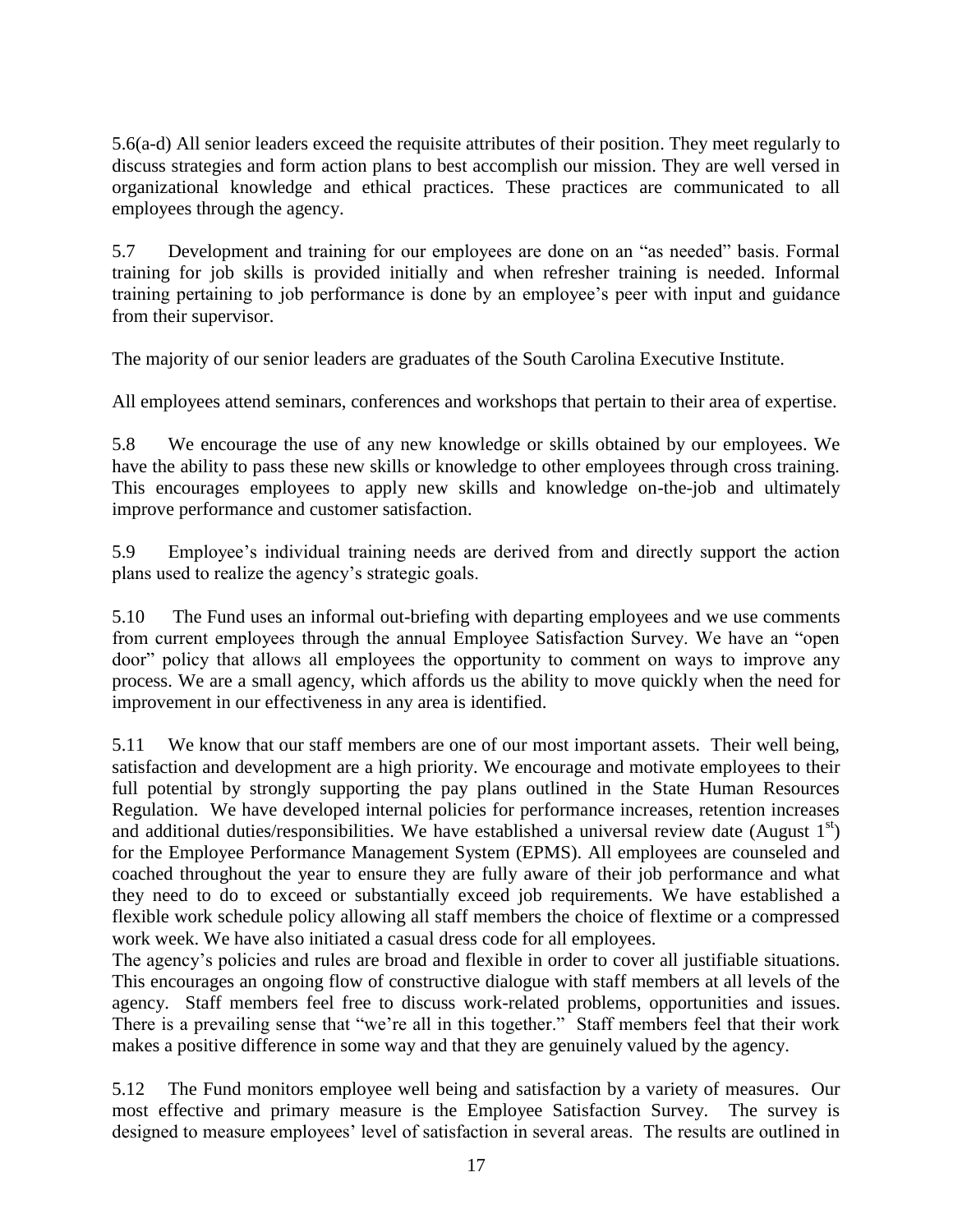Category 7. All senior leaders, managers, and supervisors have "open-door" policies and are available to all employees. We have a monthly staff social gathering. This type venue allows for a non-scripted free flow of information and comments both of work and non-work subject matters. Supervisors conduct informal exit briefing with departing employees to determine trends in employee satisfaction.

5.13 We manage effective career progression and succession planning by the use of cross training and mentoring. All managers have trained and mentored employees to succeed them or to be able to assume their duties in the event of an emergency. This process of cross training applies to all positions to ensure the level of customer service remains high.

5.14 The senior leaders and supervisors promote workplace safety and a healthy work environment. The workplace is kept in a high state of maintenance and cleanliness. We occupy leased office space and maintain a good working relationship with the property manager to ensure a quick response when problems arise.

#### **Category 6 – Process Management**

6.1 Our agency has a very distinct mission. This mission is the processing of Second Injury Fund and Uninsured Employers' Fund claims. The core competencies are fair and impartial claims administration, highly professional and well-trained staff and the continuous improvement of services. These competencies are directly related to our mission and the agency environment insuring that we maintain our high customer satisfaction ratings.

6.2 Managers and supervisors regularly review and monitor work processes associated with claims administration. Claims administration includes the investigation, acceptance or denial, and audit and payment of claims. We have designed internal audits and edits into our Claims Management System to ensure final decisions are based on valid data. These practices are interwoven in our core competencies and ensure added value to both our internal and external customers.

6.3 The review of our customer surveys, employee satisfaction surveys, customer and employee focus group and recommendations from our key supplier are factors that cause changes to existing processes or creation of a new process. We continuously monitor all processes/systems to ensure that organizational knowledge, technology, customer and mission related requirements, cost controls, and other efficiency and effectiveness factors are considered if and when changes are needed in process design or delivery. All employees involved in these processes are empowered to make or recommend changes to improve the process based on input from both our internal and external customers.

6.4 The quality and timeliness of our delivery processes are constantly monitored to ensure that we meet or exceed our goals. We have requirements in the EPMS that outlines time limits on job duties to ensure we will meet our objectives. An example of some of these duties are:

- Daily distribution of incoming mail
- Create and distribute new claim files within 5 days of receipt of information
- Monthly claims diary must be complete by month end
- Process of Reimbursement Request Forms within 20 days of receipt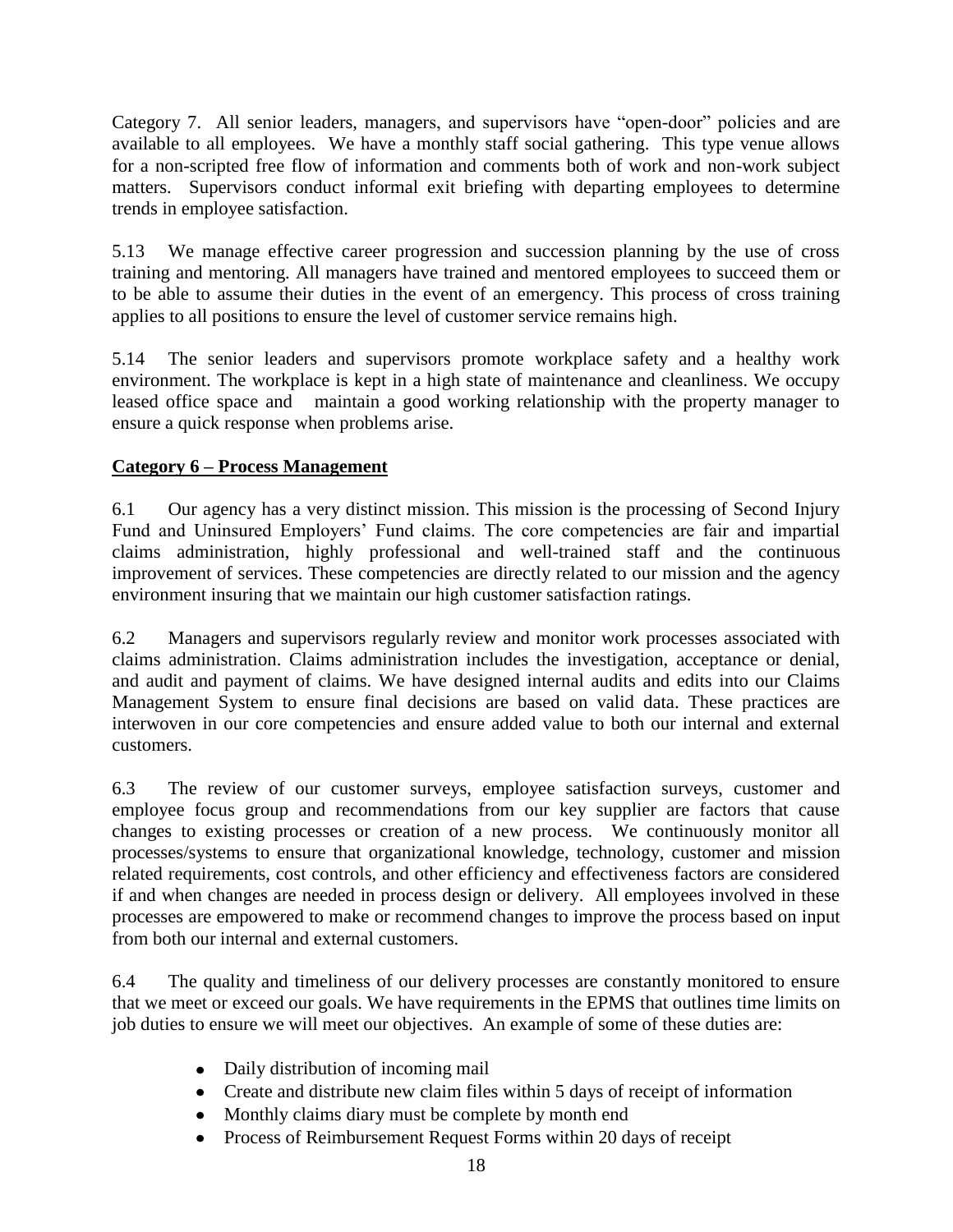These examples are a few of the duties outlined in the EPMS and show that we have linked the EPMS to our stated goals and objectives and improved customer service.

6.5 Senior leaders receive weekly, bi-weekly and month-end reports generated from our Claims Management System, Basic Accounting Reporting System and the Medical and Indemnity Audit Reduction System. They review these reports, along with other information available, to evaluate and, if opportunities are identified, improve our key product and service related processes.

6.6 Our agency has one key support process and that is information technology support. We are a small agency and could not justify the positions needed to manage our IT mission. We have outsourced this support to the Budget and Control Board Division of Chief Information Office (CIO). They maintain our mainframe system and our LAN and WAN. The coordination and cooperation we have with their office is excellent. Based on their recommendations we remain on the "cutting edge" of information technology.

6.7 The agency"s budgetary process breaks down strategic goals into measurable short-term objectives. Each of these objectives are analyzed and prioritized to determine the short-term funding requirements. These are compiled to form the agency"s annual budget request.

#### **Category 7 – Results**

7.1 The Second Injury Fund measures several key trends and performance levels that are related to the accomplishment of our mission. We actively investigate all Second Injury Fund claims to reach a final determination to accept or deny each claim. The results shown in Figure 7.1-1 reflect the number of employers benefiting from this process by the acceptance of their claims.

Figure 7.1-1



#### **Accepted Claims**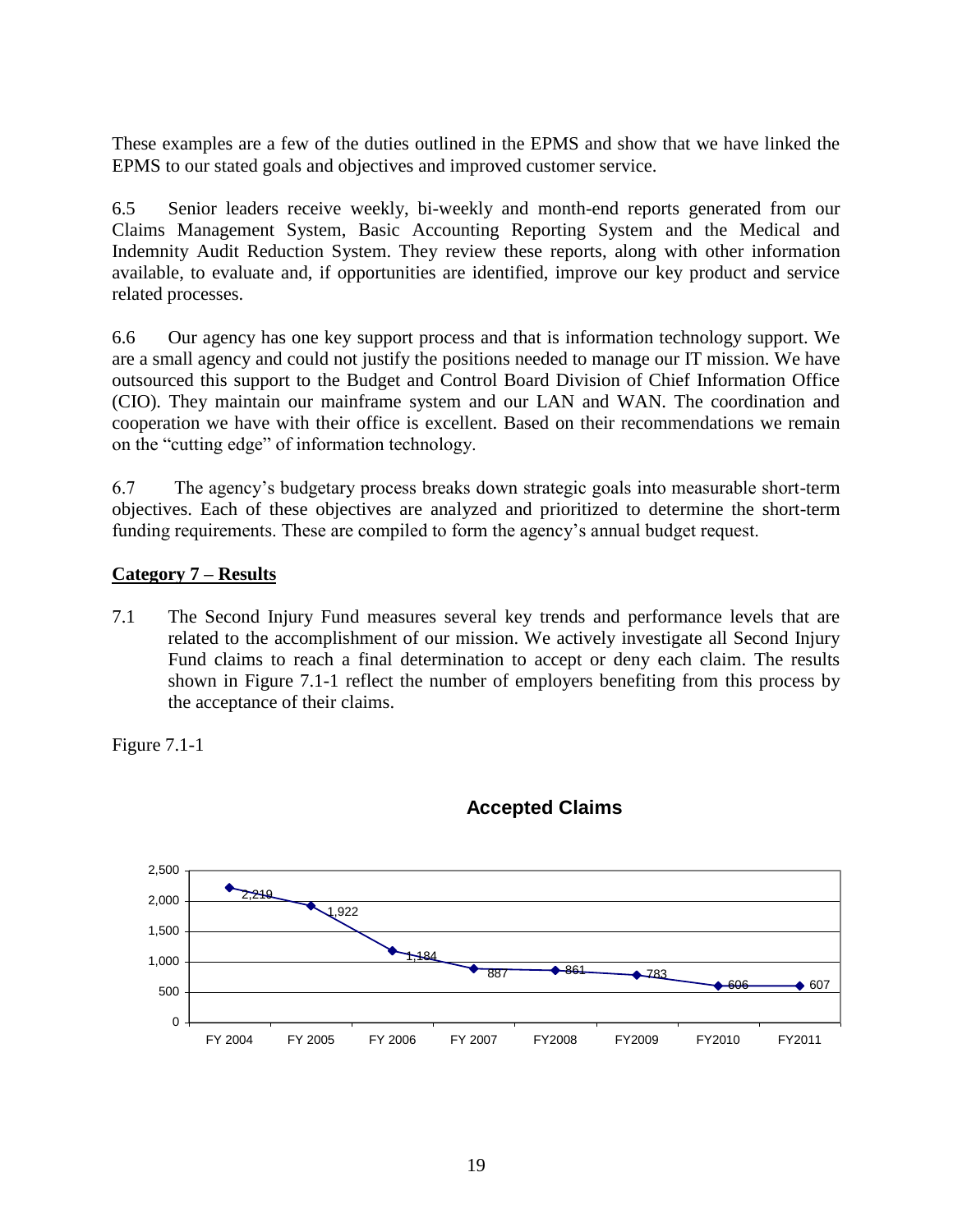Another outcome of our vigorous investigation process is the number of claims we accept for payment within five years of the date of accident. The importance of this measurement is the direct effect it has on the employers' workers' compensation premiums. The National Council on Compensation Insurance (NCCI) determines the experience rating in the overall insurance pricing system. Using both paid and incurred loss data; NCCI goes back a total of five years. When claims are accepted, carriers must lower their reserves to the threshold limits of the Fund ensuring that that accident should not have an adverse effect on the experience rating. Figure 7.1-2 shows 62% of the accepted claims in FY 2011 were accepted within five years. This downward trend is caused by carriers reopening claims that are many years old and providing documentation for acceptance.

Figure 7.1-2



**Percent of Claims Accepted Within 5 Years of the Date of Accident**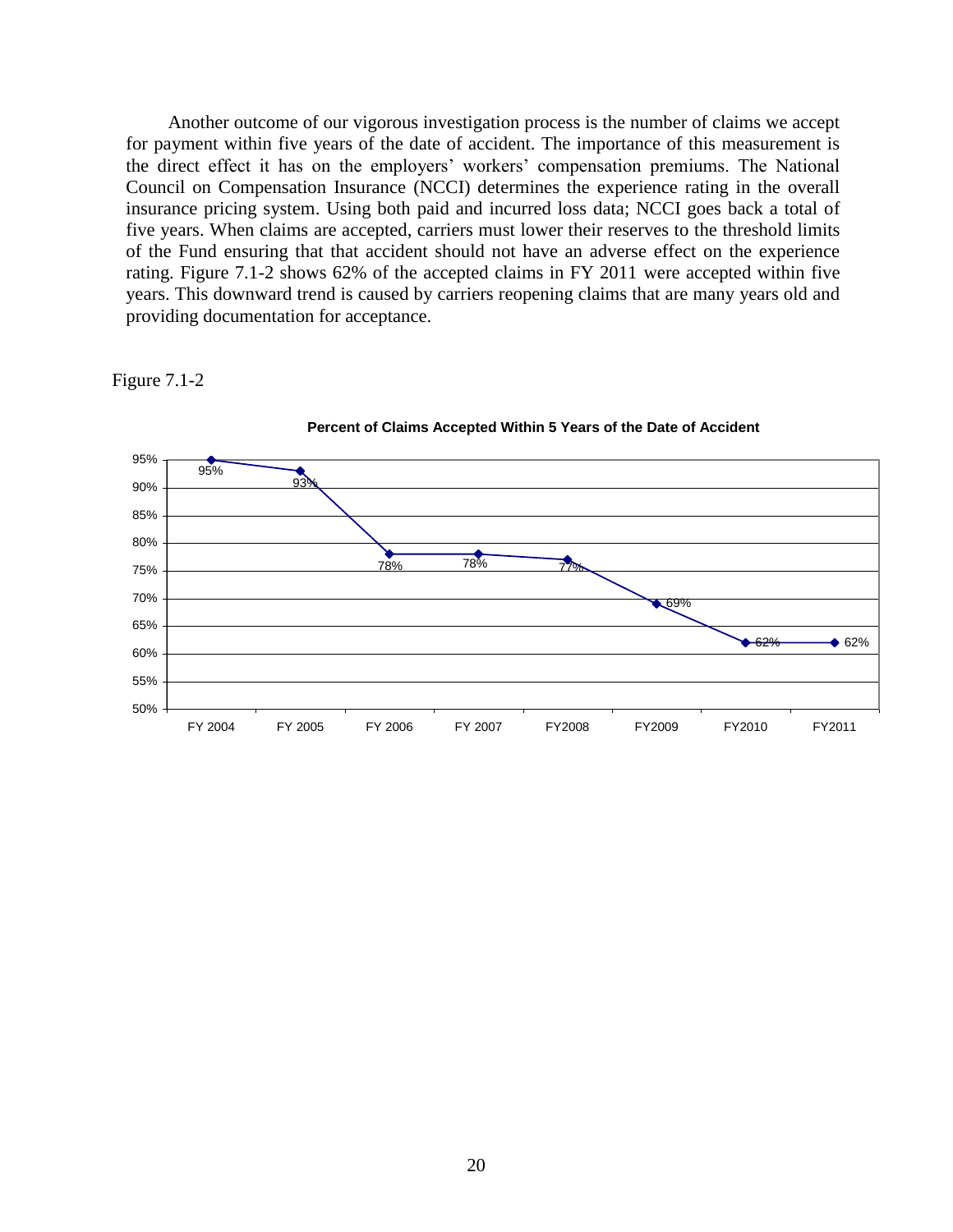7.2 The Second Injury Fund conducts an annual customer survey to measure customer satisfaction. Customers evaluate our performance using a four point Liker Scale. Additional space is provided for written comments and to answer open-ended questions. We use this information to determine customer expectations and to gather recommendations on improving services. This information is compiled and trends are noted and distributed to all employees.

We use the percentage of positive responses to determine trends. The results for the past ten years are shown in Figure 7.2-1





**Percent of Positive Responses**

We compare our customers' satisfaction against the American Customer Satisfaction Index (ACSI) produced by the American Society for Quality. The index is nationally recognized and provides industry specific measures of customer satisfaction. The results of the customer survey are converted to a comparable scale of  $0 -100$  and then measured against the indexes of the insurance industry and public administration. The results shown in Figure 7.2-2 indicate that the Second Injury Fund is equal to or exceeds the ACSI for the comparable industries. ACSI data is not available for Public Administration and the Insurance Industry for FY 2011.

Figure 7.2 -2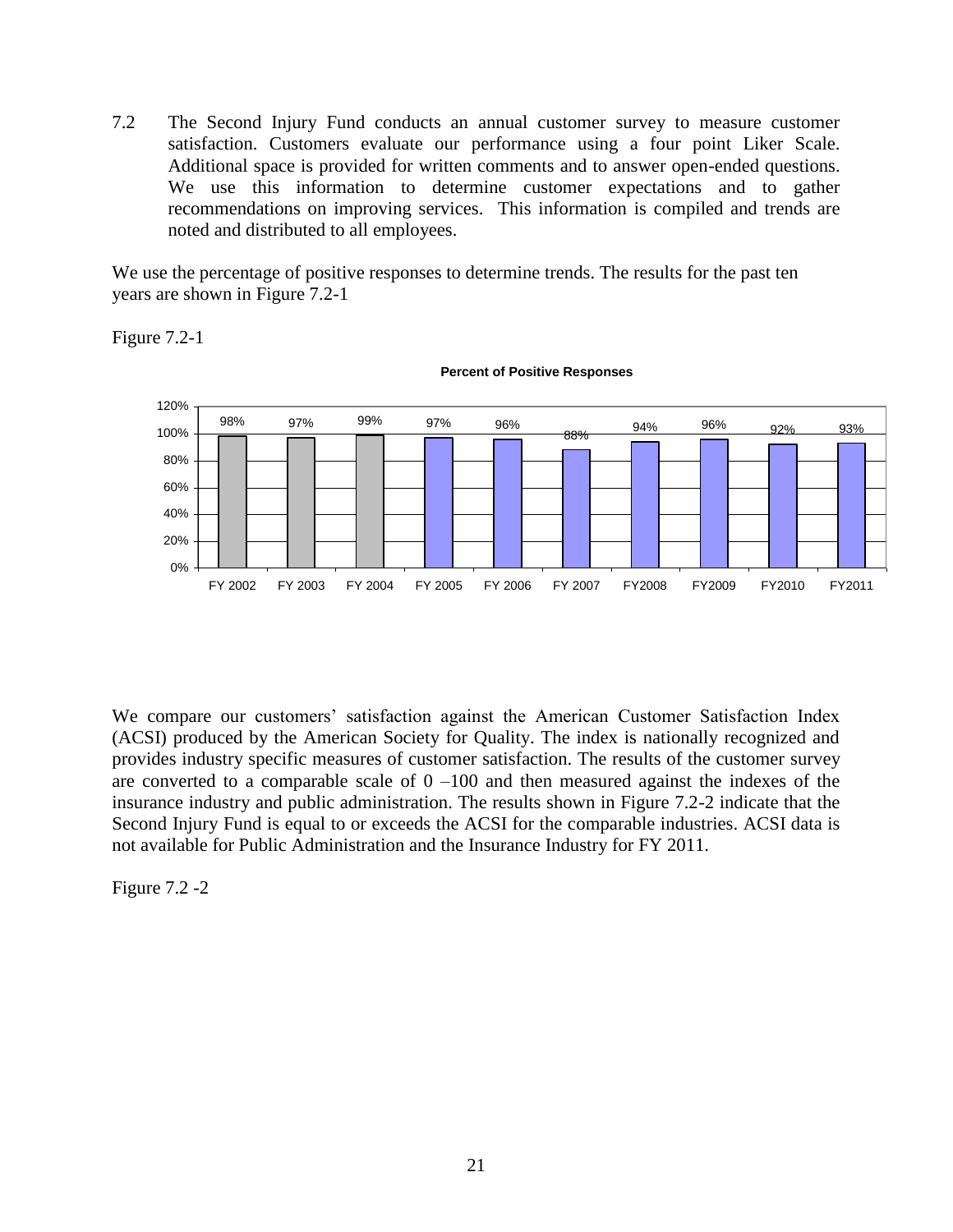#### **Customer Satisfaction Compared to ACSI**



7.3 The financial performance of the Fund is sound. We have not had a major finding on our annual financial audit in the past 22 years. We measure 3 performance levels in this area. Figure 7.3-1 shows the Second Injury Fund"s average cost per claim compared to "like" funds from Georgia and Louisiana. Over the past eight years we have set the standard. Louisiana data for FY 2006 is not available.





**Second Injury Fund Administrative Average Cost per Claim**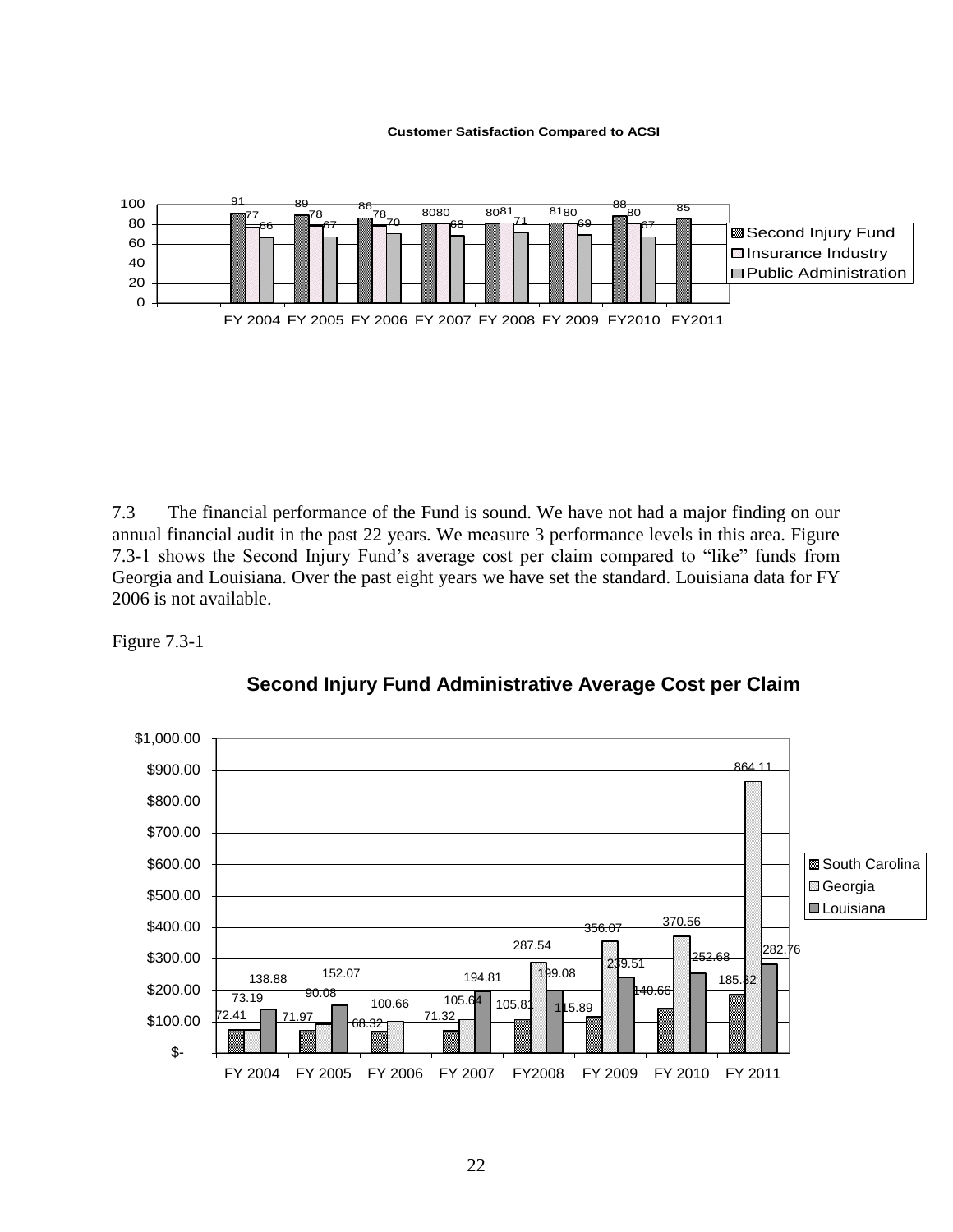The second performance level we measure is the savings on the annual assessment caused by our internal review of reimbursements. By ensuring we only reimburse the amounts allowed by the Workers" Compensation Commission Medical Fee schedule and compensation ordered we continue to have a positive effect on the assessment process. Figure 7.3-2 shows that our internal review of reimbursements led to a \$17.6 million reduction in the annual assessment for FY 2011 and savings of \$191.8 million over the past 10 years.

Figure 7.3-2



#### **Savings Achieved on Annual Assessment by Administrative Review**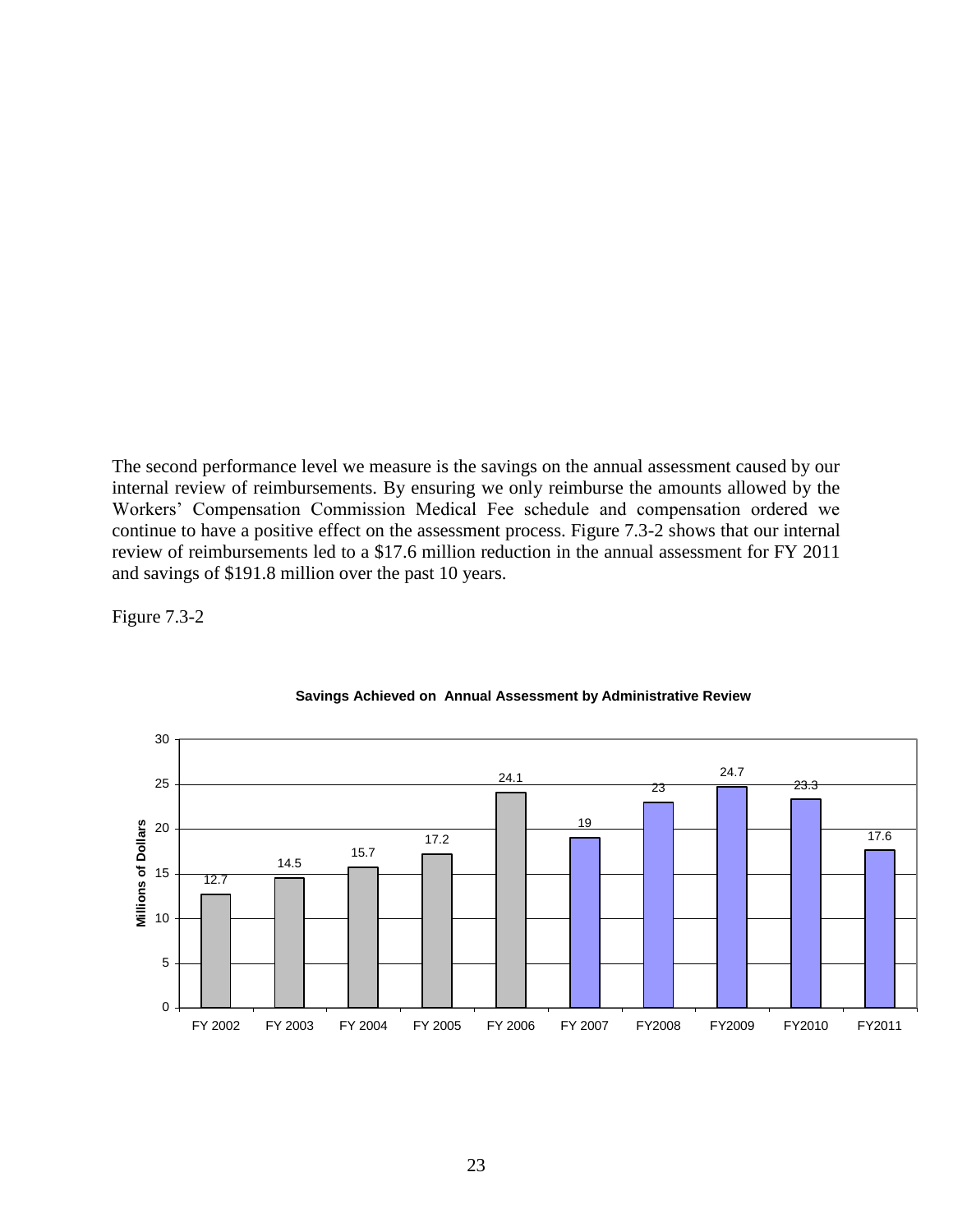The last performance measurement we track is the administrative cost ratio of the Uninsured Employers" Fund. We compare the Fund with private carriers and the State Accident Fund. Figure 7.3-3 reflects that we are meeting our expectations by keeping our cost ratio lower than that of the private industry. FY 2011 data for private carriers is not available.

Figure 7.3-3



#### **Uninsured Employers' Fund Administrative Cost Ratio**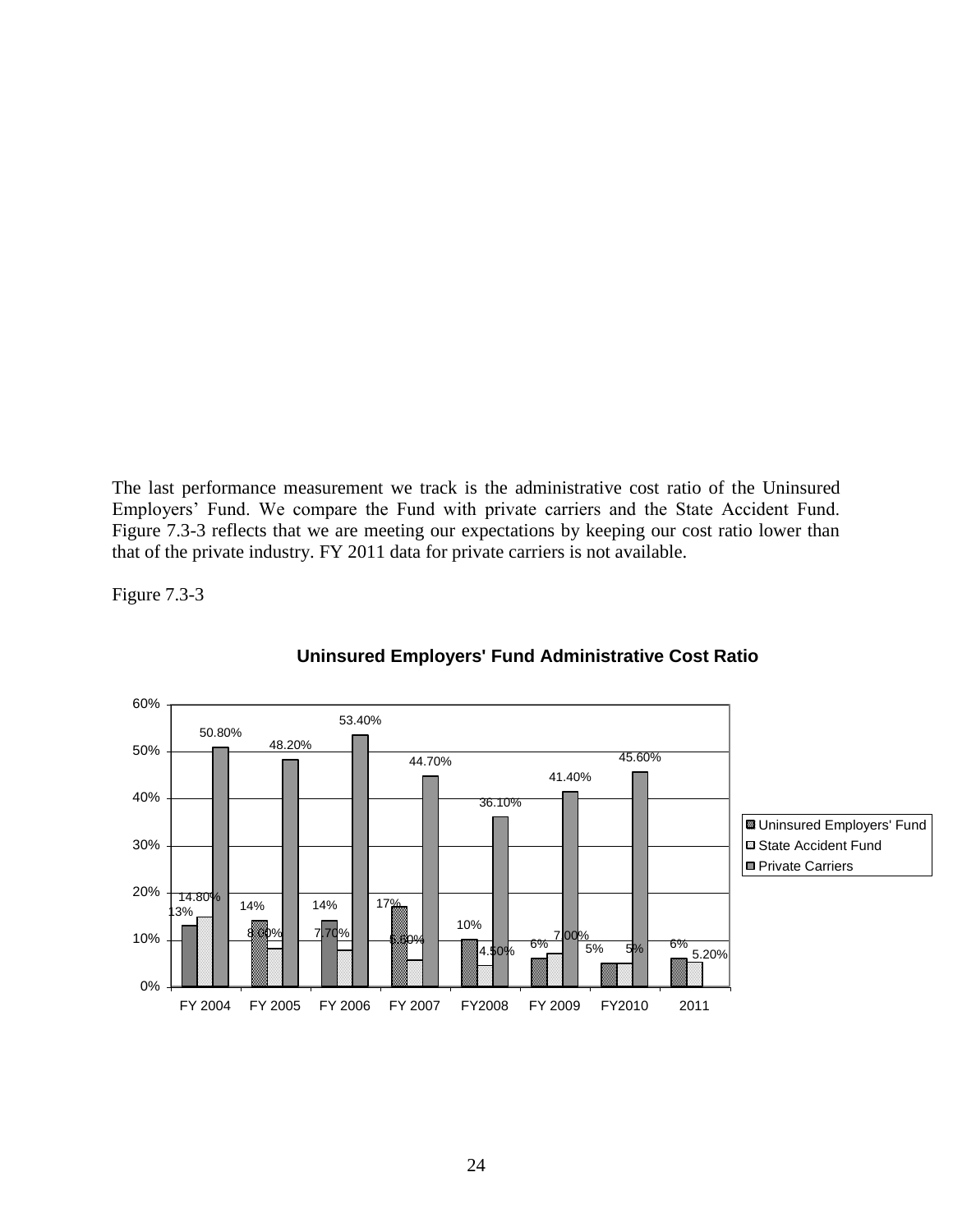7.4 The Fund conducts an annual Employee Satisfaction Survey. This survey has been used for eight years. The results of the questions that deal with the employee satisfaction are shown below in figures 7.4-1 and 7.4-2





**Percentage of Employees Who Ranked the Agency's Work Environment as "Better Than Most" or "Best"** 

Figure 7.4-2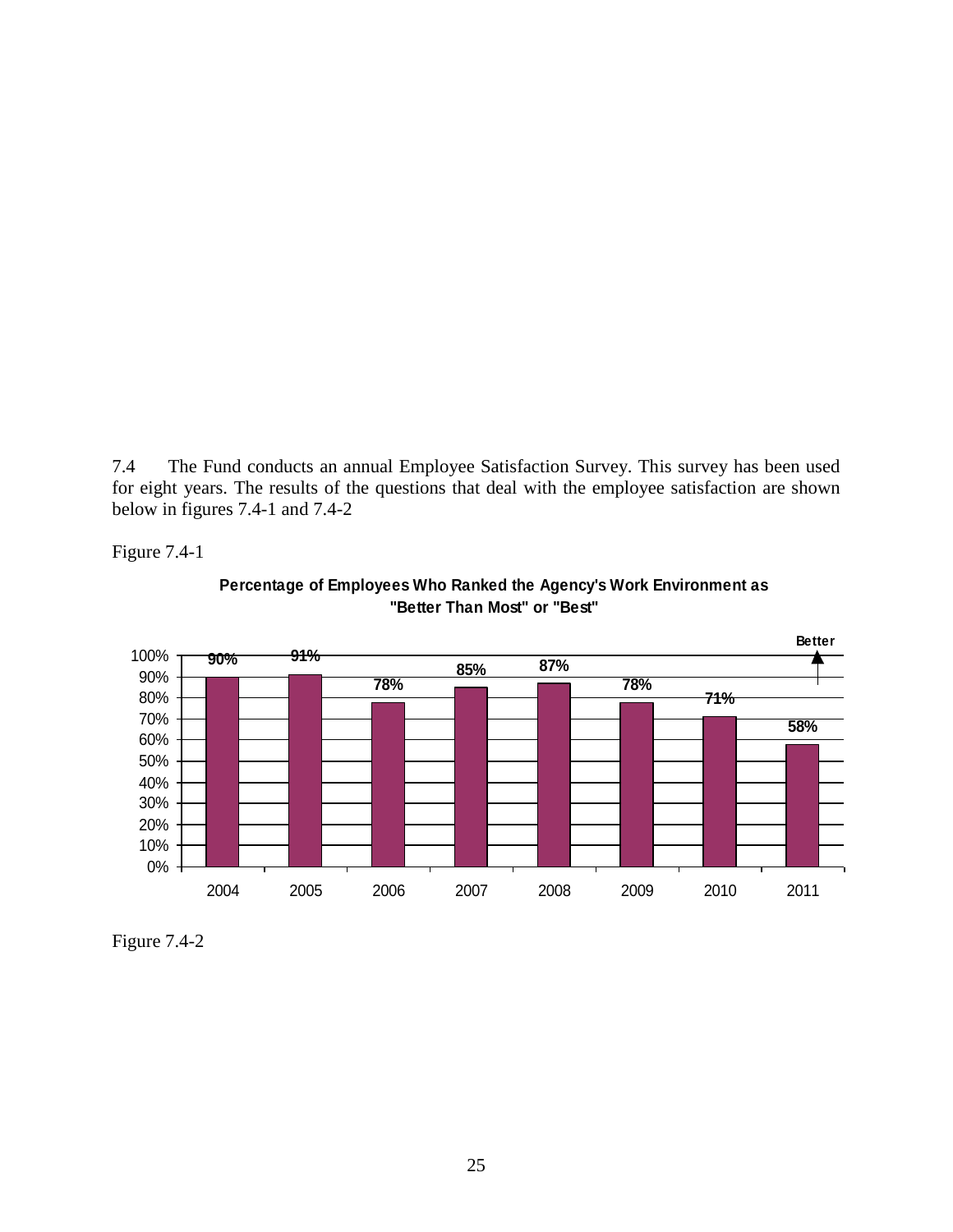

7.5 The Fund measures the number of days needed to process claim reimbursements. We compare our performance with "like" second injury funds in Georgia and Louisiana because their law is very similar to South Carolina Law. As shown in Figure 7.5.1 we have set the standard for the expeditious processing of claim payments.

Figure 7.5.1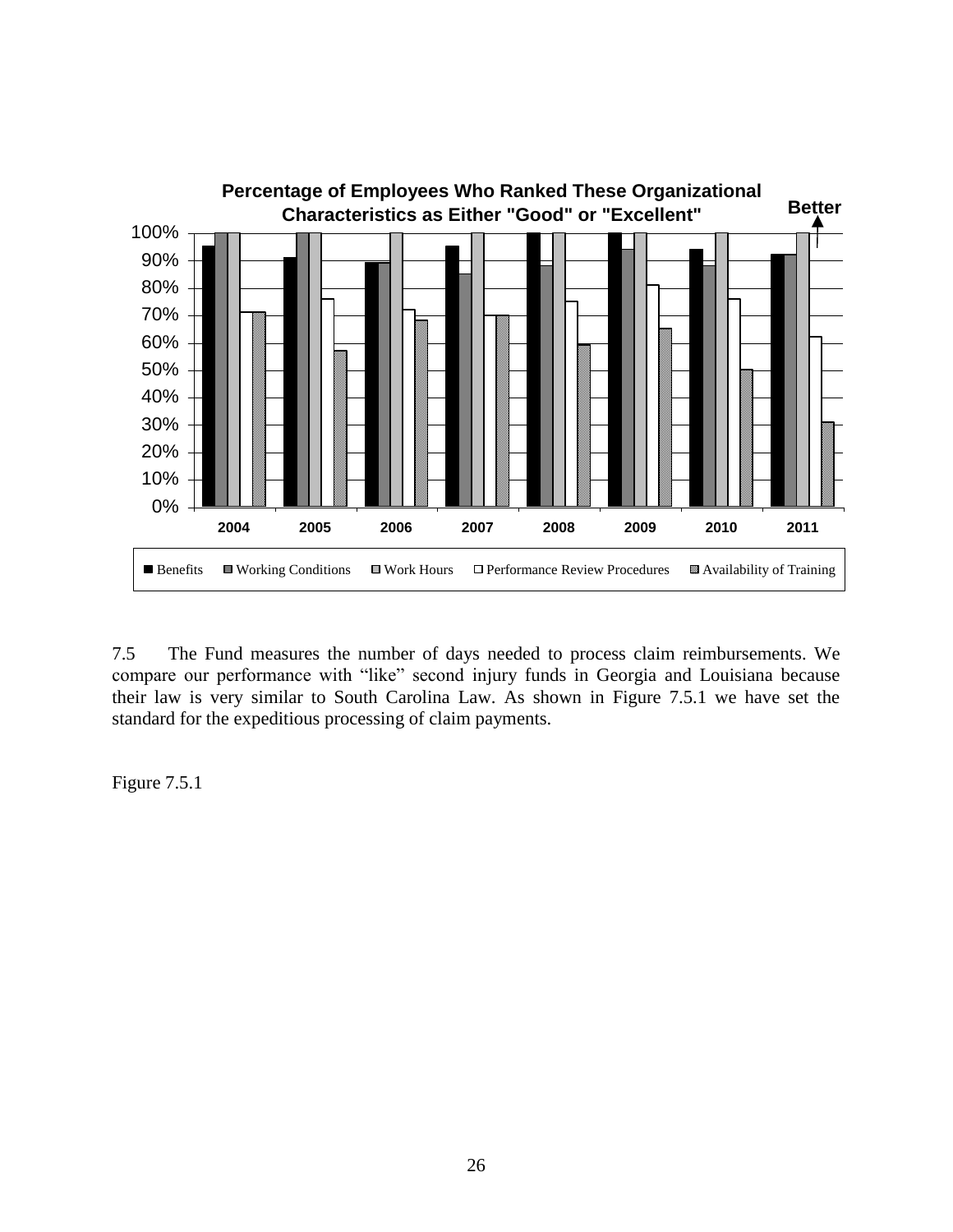

7.6 The Fund measures two performance levels as to our regulatory requirements. We must actively investigate all Uninsured Employers" Fund claims to ensure no other coverage is available to pay benefits to the injured employee, saving the Fund from these payments. Figure 7.6-1 shows the amount of funds saved by the investigation process that found 59 claims in FY2011 with other coverage.

Figure 7.6 -1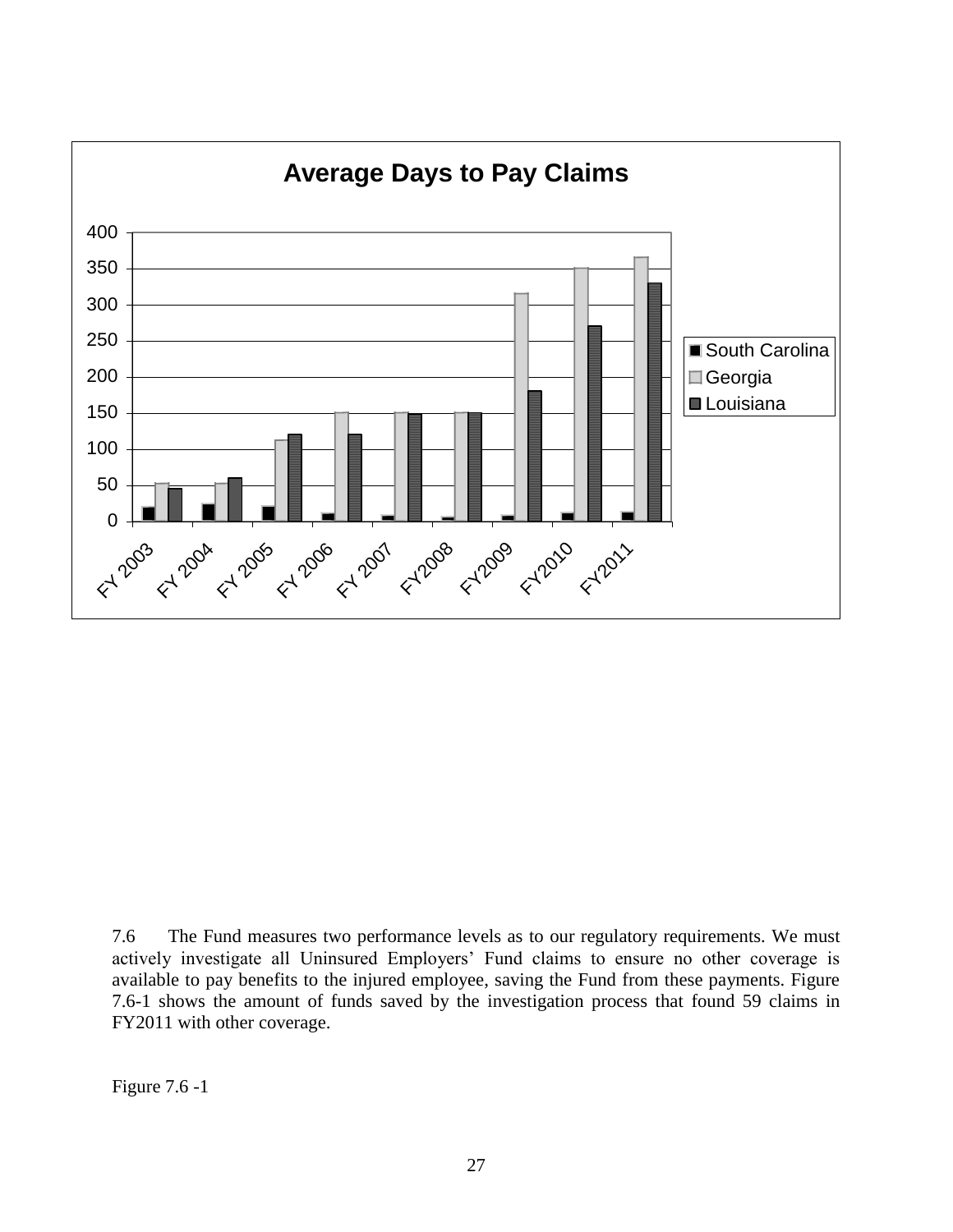

The second regulatory requirement we measure is the amount of Uninsured Employers' Fund benefits and costs recouped on claims paid. These recoupments are from employers that were in violation of the Workers" Compensation Act. Figure 7.6-2 shows our performance over the past nine years. We believe the shortfall in total recoupment for FY 2011 is directly affected by the economy as reflective of uninsured employers that go out of business, file bankruptcy or become otherwise judgment proof.

Figure 7.6-2